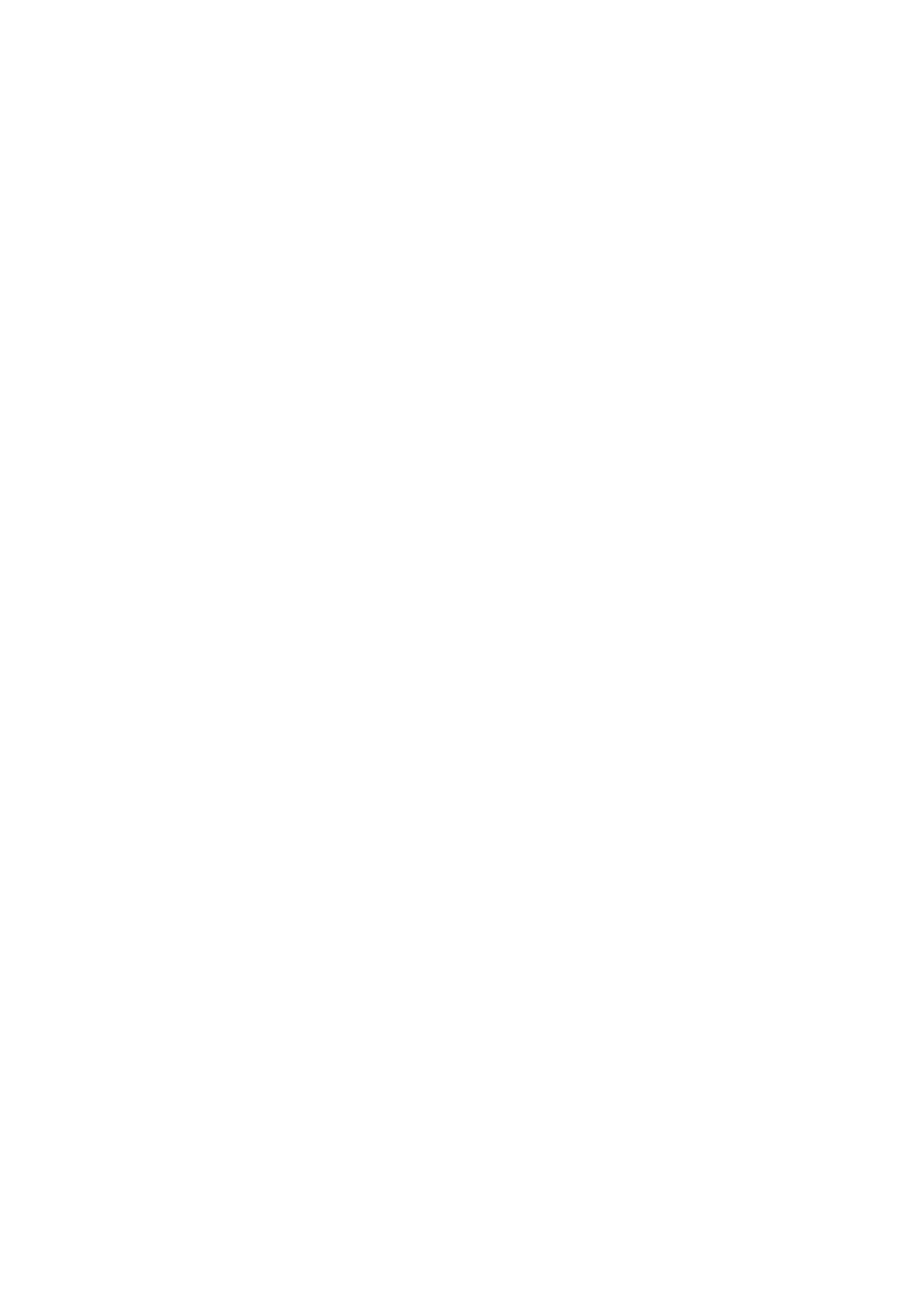

# **AIR TRANSPORT (LICENSING OF AIR SERVICES) REGULATIONS 1964**

## **Arrange[ment of Sections](#page-6-0)**

|    | <b>Regulation</b>                                                        |    |
|----|--------------------------------------------------------------------------|----|
| 1  |                                                                          | -7 |
|    | <b>PART I - INTERPRETATION</b>                                           | 7  |
| 2  |                                                                          |    |
|    | <b>PART II - LICENCES FOR SCHEDULED JOURNEYS</b>                         | 8  |
| 3  |                                                                          |    |
| 4  |                                                                          |    |
| 5  |                                                                          |    |
| 6  |                                                                          |    |
| 7  |                                                                          |    |
| 8  |                                                                          |    |
| 9  |                                                                          |    |
| 10 |                                                                          |    |
| 11 |                                                                          |    |
| 12 | Matters to be considered by Licensing Authority when granting licence 11 |    |
| 13 |                                                                          |    |
| 14 |                                                                          |    |
| 15 |                                                                          |    |
| 16 |                                                                          |    |
| 17 |                                                                          |    |
| 18 |                                                                          |    |
| 19 |                                                                          |    |
| 20 |                                                                          |    |
| 21 |                                                                          |    |
|    |                                                                          |    |

## **PART III - PERMITS FOR JOURNEYS OTHER THAN SCHEDULED**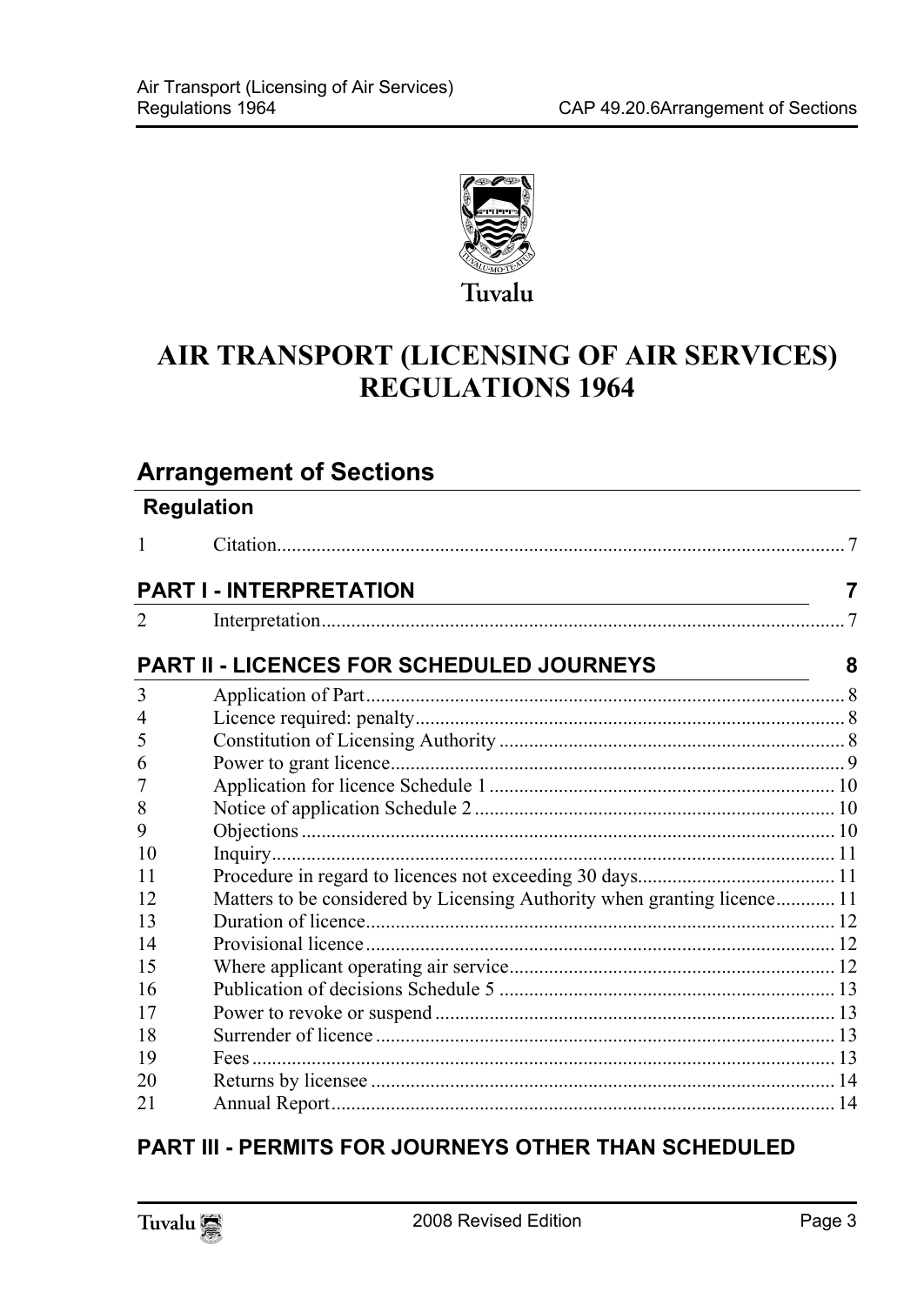| <b>JOURNEYS</b> |                                     | 14 |
|-----------------|-------------------------------------|----|
| 22              |                                     |    |
| 23              |                                     |    |
| 24              |                                     |    |
| 25              |                                     |    |
| 26              |                                     |    |
|                 | <b>PART IV - GENERAL PROVISIONS</b> | 15 |
| 27              |                                     |    |
| 28              |                                     |    |
| 29              |                                     |    |
| 30              |                                     |    |
| 31              |                                     |    |
| 32              |                                     |    |
|                 | <b>PART V - EXEMPTIONS</b>          | 17 |
| 33              |                                     | 17 |

| <b>SCHEDULE 1</b>                                                                              | 18 |
|------------------------------------------------------------------------------------------------|----|
| APPLICATION FOR A LICENCE                                                                      | 18 |
| <b>SCHEDULE 2</b>                                                                              | 20 |
| <b>NOTICE</b>                                                                                  | 20 |
| PARTICULARS OF APPLICATION                                                                     | 20 |
| <b>SCHEDULE 3</b>                                                                              | 21 |
| REPRESENTATIONS AND OBJECTIONS WITH REGARD TO<br>APPLICATION FOR A LICENCE                     | 21 |
| <b>SCHEDULE 4</b>                                                                              | 22 |
| NOTICE OF APPLICATION REQUIRING THE LICENSING AUTHORITY TO<br><b>HOLD AN INQUIRY IN PUBLIC</b> | 22 |
| NOTICE BY THE LICENSING AUTHORITY THAT AN INQUIRY WILL BE<br><b>HELD IN PUBLIC</b>             | 22 |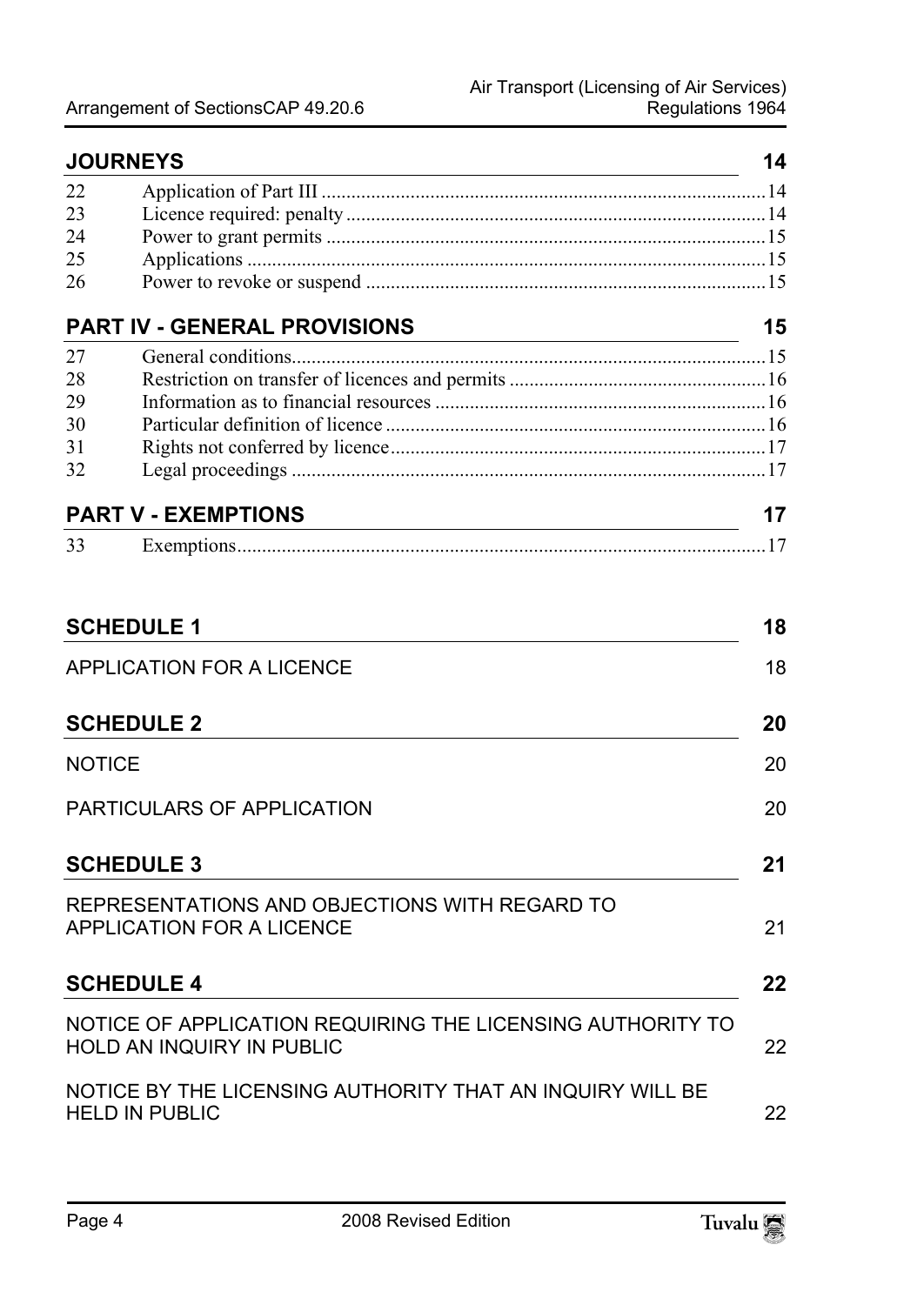| <b>SCHEDULE 5</b>                                                                                                                                          | 23 |
|------------------------------------------------------------------------------------------------------------------------------------------------------------|----|
| NOTIFICATION BY THE LICENSING AUTHORITY OF THEIR DECISIONS<br>ON APPLICATIONS FOR LICENCES AND OF THEIR DECISIONS TO<br><b>REVOKE OR SUSPEND A LICENCE</b> | 23 |
| <b>SCHEDULE 6</b>                                                                                                                                          | 24 |
| NOTICE ISSUED BY THE LICENSING AUTHORITY WITH REGARD TO<br>REVOCATION OR SUSPENSION OF A LICENCE                                                           | 24 |
| NOTICE BY THE HOLDER OF A LICENCE REQUIRING THE LICENSING<br>AUTHORITY TO HOLD A PUBLIC INQUIRY BEFORE REVOKING OR<br><b>SUSPENDING THE LICENCE</b>        | 24 |
| <b>SCHEDULE 7</b>                                                                                                                                          | 25 |
| PARTICULARS TO BE GIVEN BY LICENCE HOLDERS IN MONTHLY<br><b>RETURNS</b>                                                                                    | 25 |
| <b>Supporting Documents</b>                                                                                                                                |    |
| <b>ENDNOTES</b>                                                                                                                                            | 26 |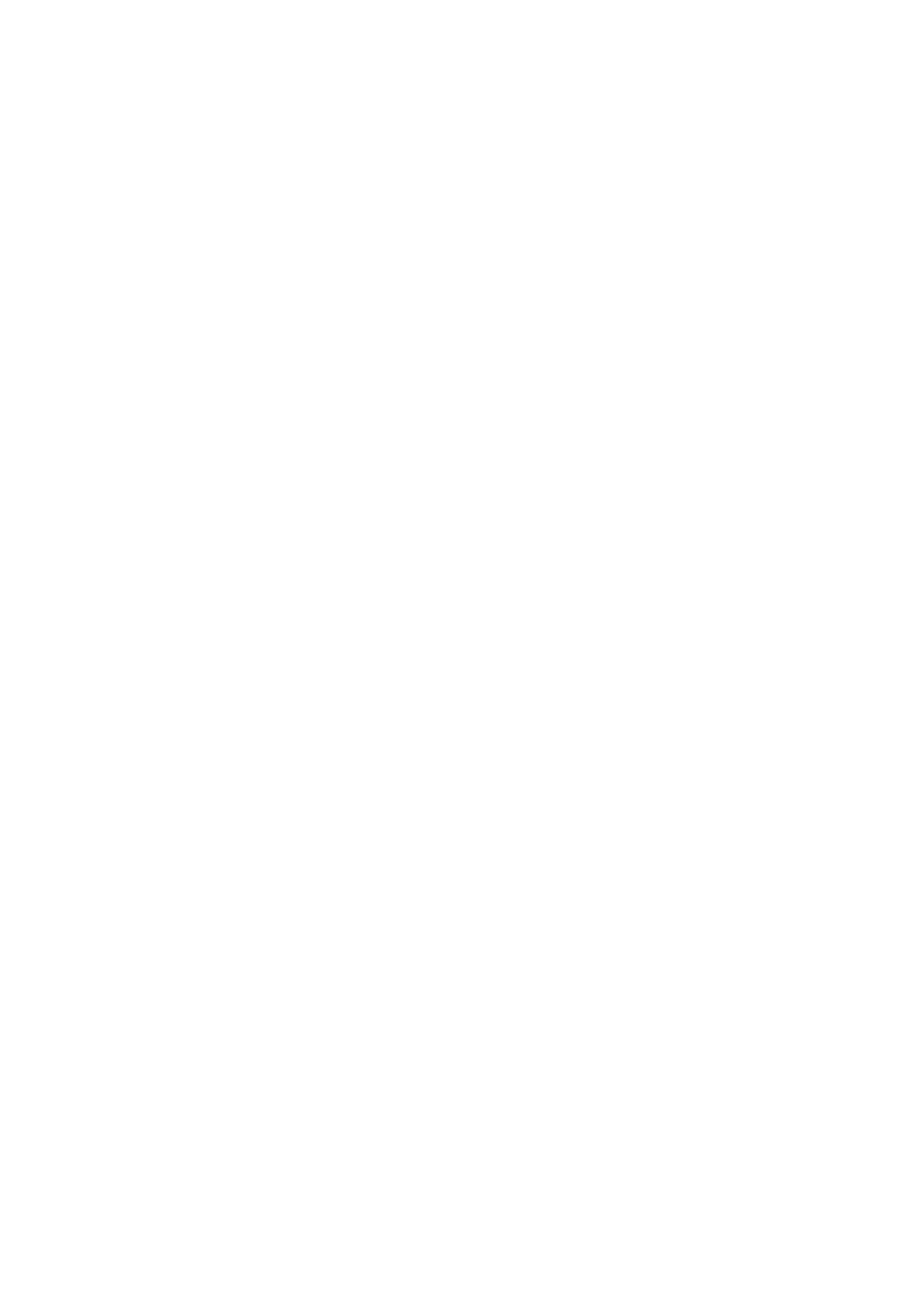

# **AIR TRANSPORT (LICENSING OF AIR SERVICES) REGULATIONS 1964**<sup>1</sup>

### **MADE UNDER SECTION 13 OF THE CIVIL AVIATION ACT 1949**

#### **1 Citation**

<span id="page-6-1"></span>These Regulations may be cited as the Air Transport (Licensing of Air Services) Regulations 1964.

# <span id="page-6-0"></span>**PART I - INTERPRETATION**

#### **2 Interpretation**

In these Regulations and the Schedules thereto, unless the context otherwise requires —

"**air service**" means any service performed by any aircraft for hire or reward:

Provided that a member of a club carried in an aircraft belonging to the club for the purpose of instruction shall not, if the instructor is also a member of the club, be deemed to be carried for hire or reward, notwithstanding that payment is made for such instruction or carriage;

"**the Convention on International Civil Aviation**" and "**the International Air Services Transit Agreement**" mean, respectively, the Convention and Agreement so styled which were signed at Chicago on behalf of the Government of the United Kingdom on the  $7<sup>th</sup>$  December 1944;

"**licence**" means a licence granted under regulation 6;

"**the Licensing Authority**" means the Air Transport Licensing Authority constituted by regulation 5;

"**permit**" means a permit granted under regulation 24;

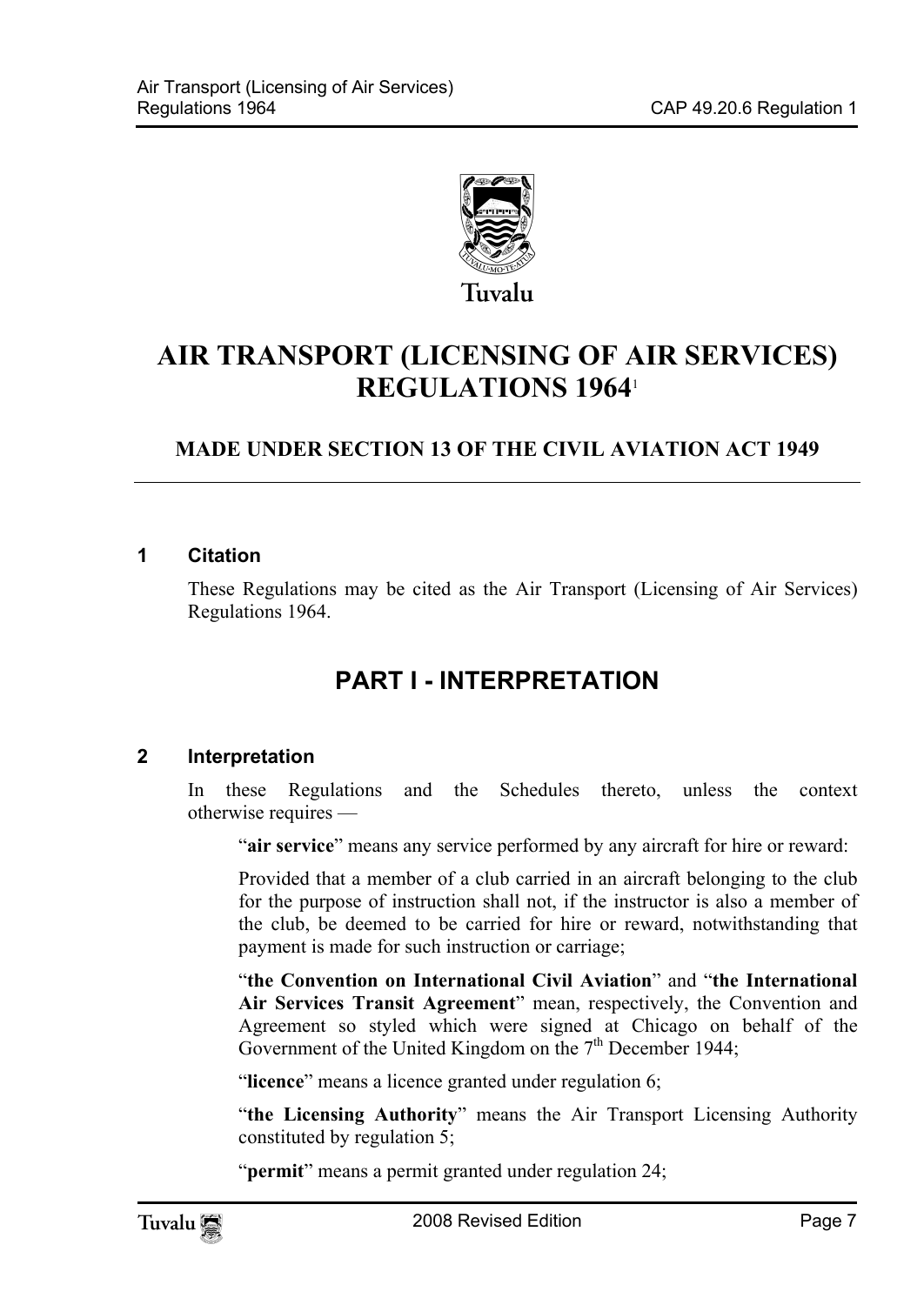"**provisional licence**" means a licence granted under regulation 14 or 15;

"**scheduled journey**" means one of a series of journeys which are undertaken between the same 2 places and which together amount to a systematic service operated in such a manner that the benefits thereof are available to members of the public from time to time seeking to take advantage of them;

<span id="page-7-1"></span><span id="page-7-0"></span>"**Tuvalu**" includes national waters and shall be deemed to include territorial waters.

# **PART II - LICENCES FOR SCHEDULED JOURNEYS**

#### **3 Application of Part**

<span id="page-7-2"></span>This Part shall not apply to the carriage of passengers, mail or freight by air for hire or reward upon journeys other than scheduled journeys.

#### **4 Licence required: penalty**

- (1) Subject to the provisions of the Regulations, it shall not be lawful for any person to use any aircraft for the carriage in Tuvalu of passengers, mail or freight for hire or reward upon any scheduled journey between 2 places, of which at least 1 is in Tuvalu, except under, and in accordance with the provisions of, a licence or a provisional licence granted by the Licensing Authority.
- (2) Any person who uses any aircraft in contravention of the provision of this regulation shall be liable on conviction in the case of a first offence to a fine not exceeding \$1,000 or to imprisonment for a term not exceeding 3 months or to both such fine and such imprisonment and in the case of a second or subsequent offence to a fine not exceeding \$10,000 or to imprisonment for a term not exceeding 2 years or to both such fine and such imprisonment.
- <span id="page-7-3"></span>(3) The provisions of this regulation shall not apply in respect of the aircraft of any State which is a party to the International Air Services Transit Agreement, which fly across Tuvalu without landing or land in Tuvalu in accordance with the provisions of that Agreement.

#### **5 Constitution of Licensing Authority**

(1) The Licensing Authority for the purposes of this Part shall consist of such number of members, not being less than 3, as the Minister may from time to time determine, and shall be known as the "Air Transport Licensing Authority".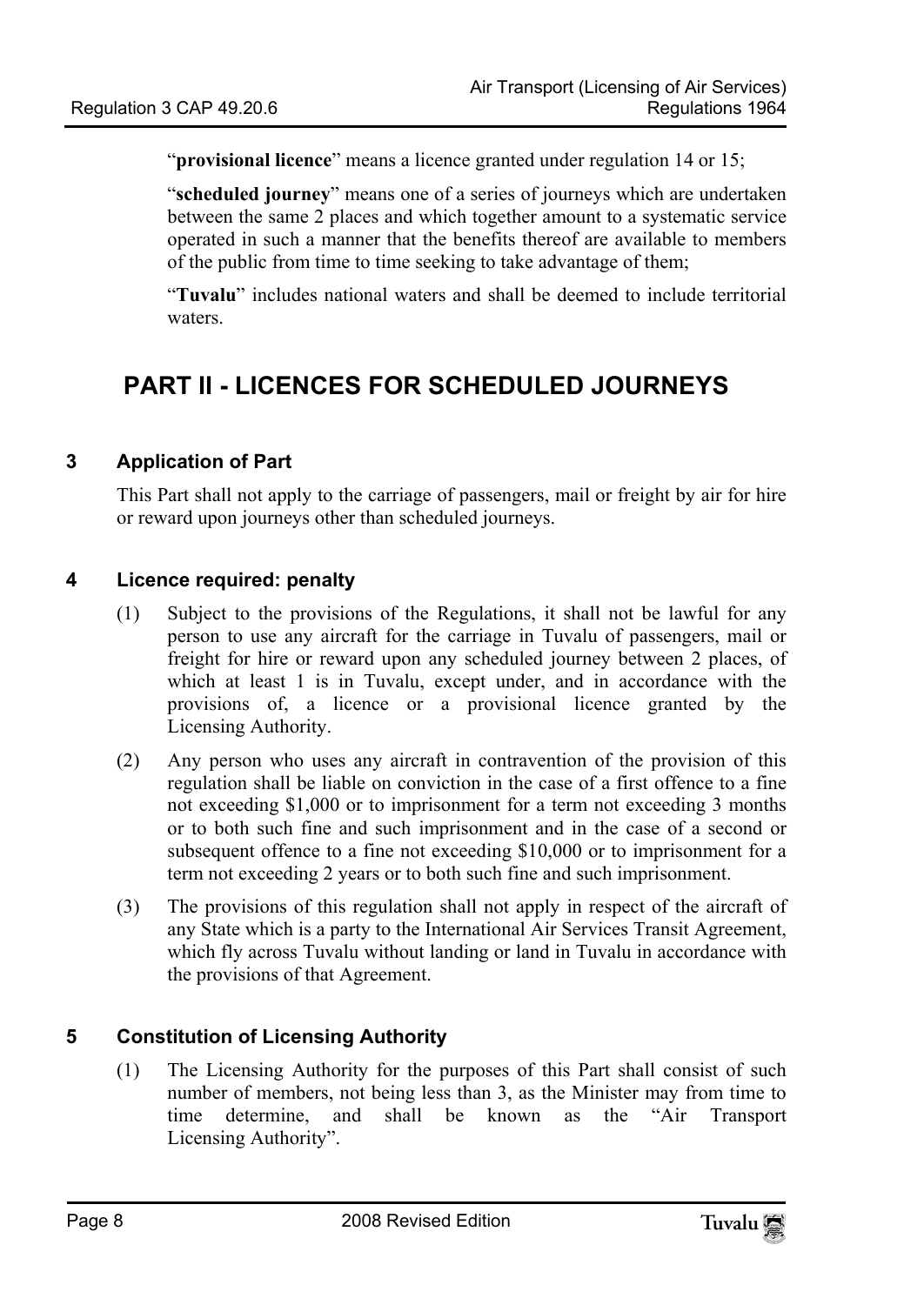- (2) Every member of the Licensing Authority shall be appointed by the Minister and, unless he shall earlier resign his office by writing under his hand addressed to the Minister, shall hold office for such term as the Minister shall at the time of making the appointment determine but shall be eligible for reappointment from time to time on the expiration of his term of office. The Minister shall nominate one of the members to be Chairman.
- (3) The Minister may from time to time appoint deputy members to act in the place of members who are ill or absent. Such deputy members may be appointed either for a specified term or to act in the place of a specified member during his illness or absence.
- (4) The Minister may remove any member or deputy member from his office for inability or misbehaviour.
- (5) When the Minister proposes to appoint a person to be a member or deputy member of the Licensing Authority, he shall before making the appointment require that person to declare whether he has any, and if so what, financial interest in any undertaking which provides transport for passengers or goods or which owns or operates aerodromes, manufactures aircraft, aircraft engines or accessories, or supplies aircraft fuel or lubricants. If any member or deputy member of the Licensing Authority acquires any such financial interest he shall, within 4 weeks after so doing, give notice thereof in writing to the Minister specifying the interest so acquired, and the Minister after taking the matter into consideration may, if he thinks fit, declare that the member or deputy member has vacated his office and the seat of such member or deputy member shall thereupon become vacant.

(6)

- (a) The Minister may appoint a person to be secretary to the Licensing Authority.
- (b) The Licensing Authority may appoint such other officers and servants as may in the opinion of the Minister be necess[ar](#page-25-1)y to enable them to discharge their duties.
- <span id="page-8-0"></span>(c) The number of members which shall form a quorum of the Licensing Authority for the despatch of business and the way in which the licensing authority shall determine questions for their decision shall be such as the Minister may prescribe.**<sup>2</sup>**

#### **6 Power to grant licence**

(1) The Licensing Authority may grant to any person applying therefor a licence to carry passengers, mail or freight by air for hire or reward on such scheduled journeys, and subject to such conditions as may be specified in the licence.

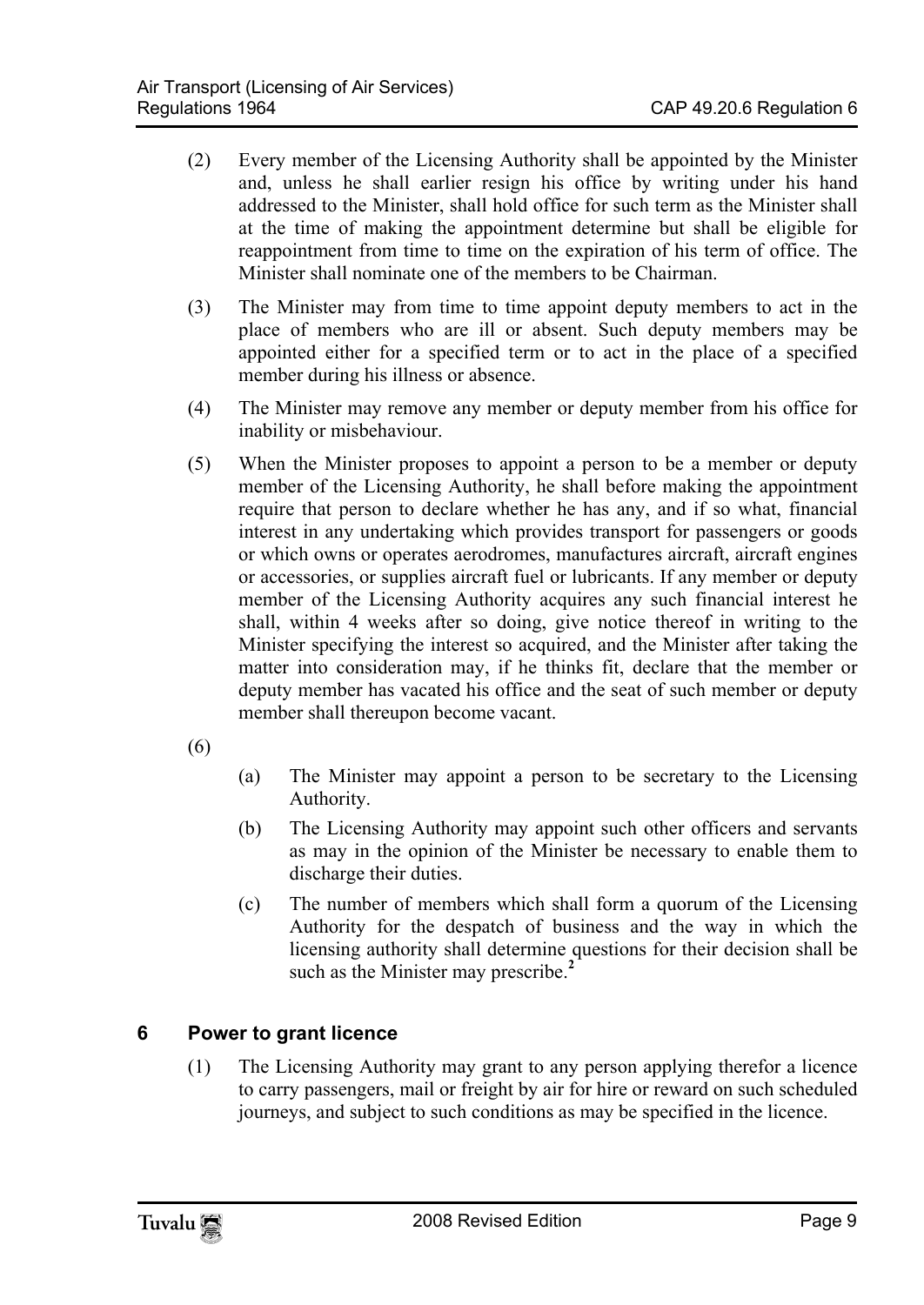- (2) The Licensing Authority may attach such conditions to any licence as they may think fit having regard to the nature and circumstances of the application therefor.
- (3) It shall be a condition of every licence that
	- (a) the holder of the licence and any person having a financial interest in the business of the holder of the licence shall refrain from stipulating that any other person shall —
		- (i) refuse booking facilities to any other holder of a licence;
		- (ii) grant such facilities to such other holder only on onerous terms; and
	- (b) the holder of the licence shall perform all such reasonable services as the Postmaster may from time to time require in regard to the conveyance of mails (and of any persons who may be in charge thereof) upon journeys made under the licence. The remuneration for any such services shall be such as may be from time to time determined by agreement between the Postmaster and the holder of the licence. Any dispute, difference or question which may arise as to remuneration to be paid to the holder of the licence in respect of such services or as to the rights, duties or liabilities of such holder or of the [P](#page-25-2)ostmaster hereunder or otherwise in relation to any of the matters aforesaid shall, in default of agreement, be referred to a single arbitrator to be appointed jointly by the holder of the licence and the Postmaster, if they are unable to agree, by the Senior Magistrate. The arbitration shall take place at such place within Tuvalu as the single arbitrator shall decide and shall be governed by the Arbitration Act.**<sup>3</sup>**

#### **7 Application for licence Schedule 1**

<span id="page-9-1"></span><span id="page-9-0"></span>Applications for licences shall be made in the form and manner and shall contain the particulars prescribed in Schedule 1 hereto. Every applicant shall furnish to the Licensing Authority such further information as the Licensing Authority may reasonably require for the discharge of their duties in relation to the application.

#### **8 Notice of application Schedule 2**

<span id="page-9-2"></span>The Licensing Authority shall cause to be published in the manner prescribed in Schedule 2 hereto, such particulars of any applications for licences received by them as are prescribed in the said Schedule.

#### **9 Objections**

Any person providing transport for passengers or goods, any owner of an aerodrome and any public department may, in the form and manner, and within the time, prescribed in Schedule 3 hereto, make representations or objections with regard to any application for a licence.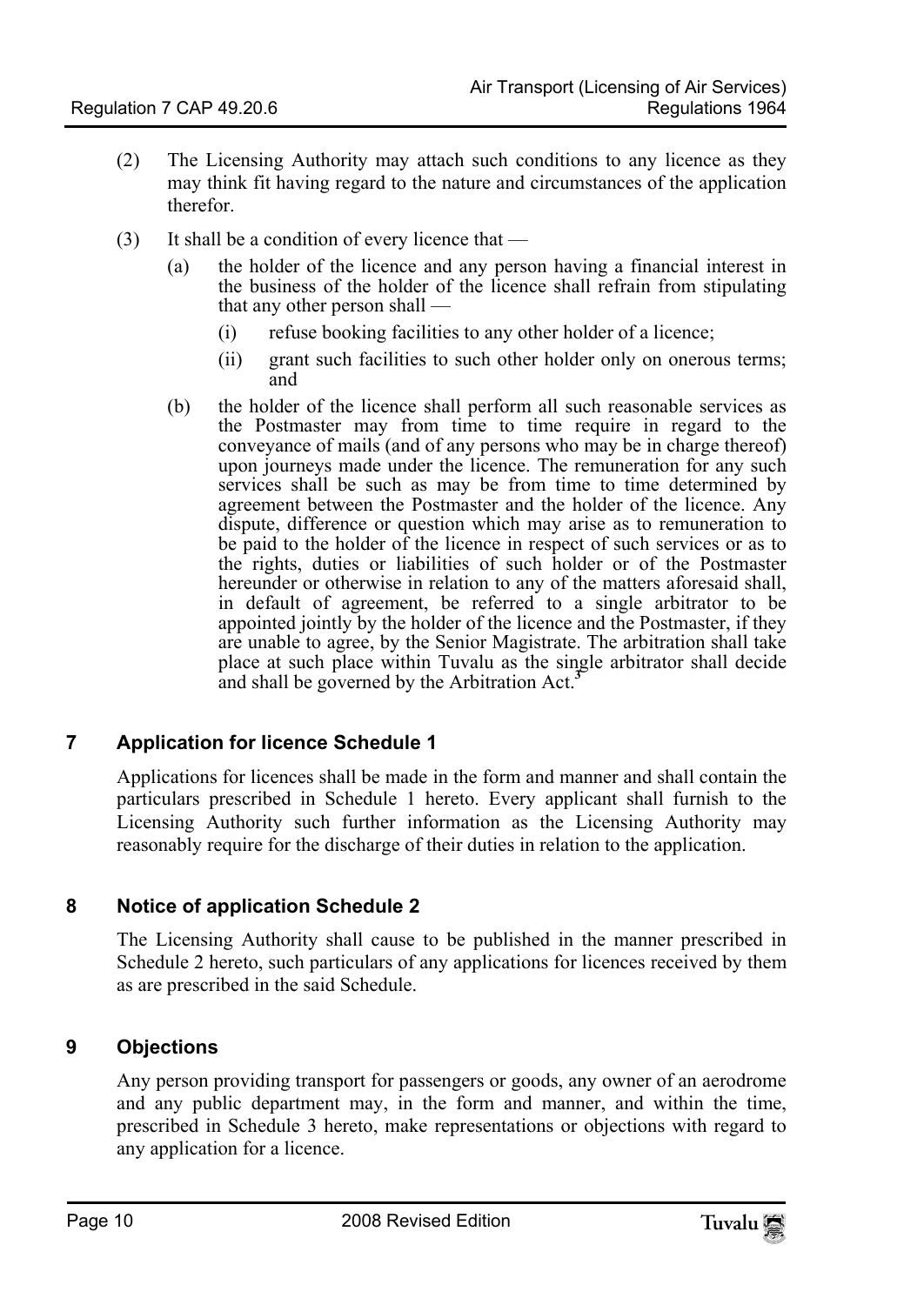#### **10 Inquiry**

<span id="page-10-1"></span><span id="page-10-0"></span>The Licensing Authority may, if they think fit for the purpose of determining applications for licences, hold inquiries in public or in private and shall hold an inquiry in public if the applicant, or any person who has duly made an objection, requires the Licensing Authority, by such notice, in such form, as is prescribed in Schedule 4 hereto so to do. Before holding any such inquiry the Licensing Authority shall give to the applicant and to any person who has duly made representations or objections with regard to the application such notice, in such form, as is prescribed in the said Schedule and shall give the applicant and any such person an opportunity of being heard at the inquiry.

#### **11 Procedure in regard to licences not exceeding 30 days**

<span id="page-10-2"></span>Where an application is made to the Licensing Authority for a licence to remain in force for a period not exceeding 30 days and they are satisfied that it is in the public interest that the application should be determined with expedition, they may determine the application and grant a licence accordingly, and the provisions of this Part as to the publication of particulars of applications, the making of objections and representations, and the holding of inquiries at the instance of the applicant or an objector shall not in that case apply.

#### **12 Matters to be considered by Licensing Authority when granting licence**

In exercising their discretion to grant, or to refuse, a licence and their discretion to attach conditions to any licence the Licensing Authority shall have regard to the coordination and development of air services generally with the object of ensuring the most effective service to the public while avoiding uneconomical overlapping, and generally to the interests of the public, including those of persons requiring or likely to require facilities for air transport, as well as those of persons providing such facilities. In particular the Licensing Authority shall have regard to the following matters —

- (a) the existence of other air services in the area through which the proposed services are to be operated;
- (b) the demand for air transport in that area;
- (c) the degree of efficiency and regularity of the air services, if any, already provided in that area, whether by the applicant or by other operators;
- (d) the period for which such services have been operated by the applicant or by other operators;
- (e) the extent to which it is probable that the applicant will be able to provide a satisfactory service in respect to safety, continuity, regularity of operation, frequency, punctuality, reasonableness of charges, and general efficiency;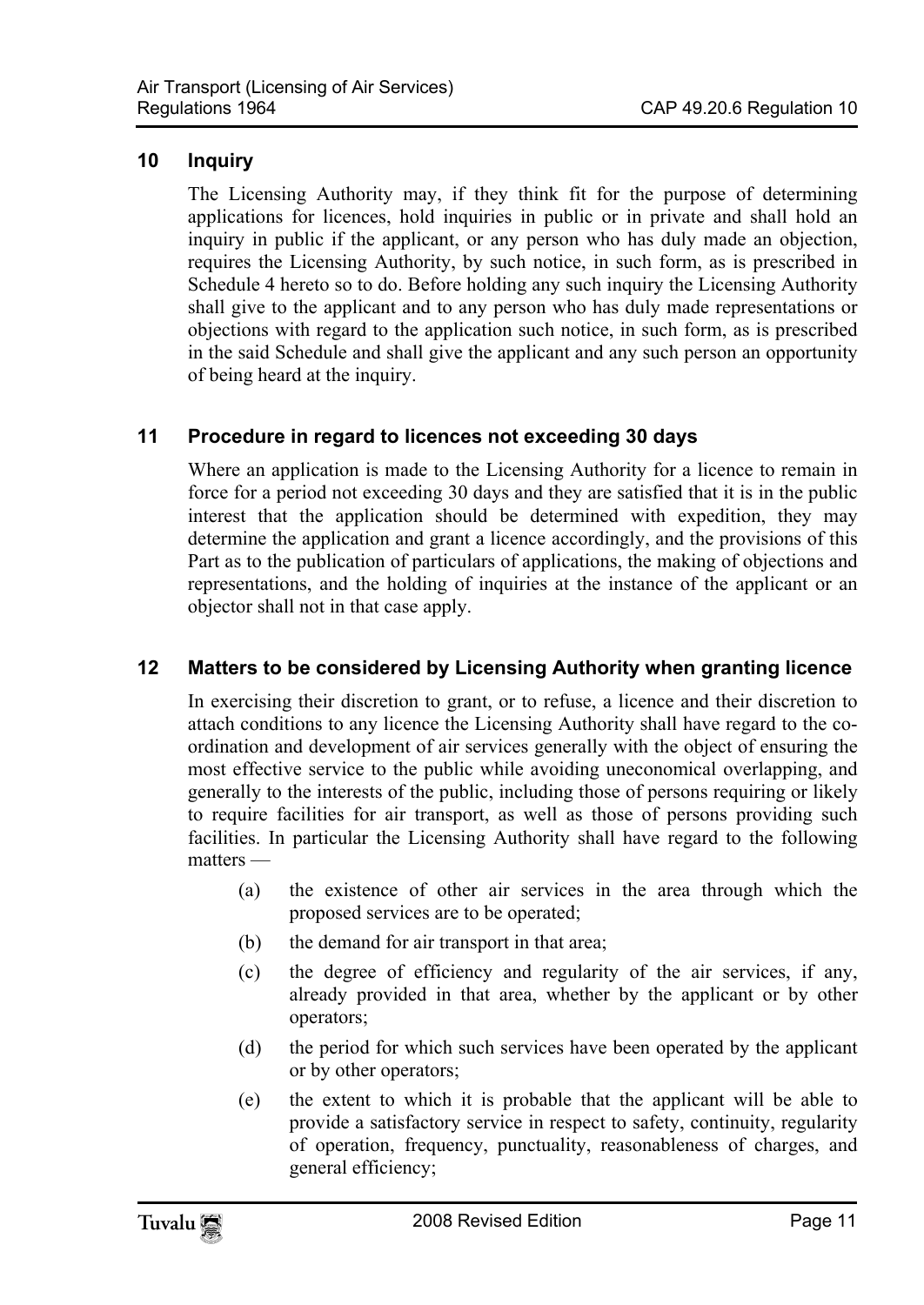- (f) the financial resources of the applicant;
- (g) the type and number of aircraft proposed to be used;
- (h) the remuneration and general conditions of employment of aircrew and other personnel employed by the applicant;
- (i) the ground facilities available for the proposed services;

<span id="page-11-0"></span>and the Licensing Authority shall take into consideration any objections or representations duly made in accordance with the provisions of these Regulations.

#### **13 Duration of licence**

The Licensing Authority may grant licences to remain in force for such period, not exceeding 7 years, as they may in each case determine, commencing on the date on which the licence is expressed to take effect:

<span id="page-11-1"></span>Provided that if, on the date of the expiration of a licence, an application to the Licensing Authority is pending for the grant of a new licence in substitution for an existing licence held by the applicant, the existing licence shall continue in force until the application is granted or refused.

#### **14 Provisional licence**

<span id="page-11-2"></span>The Licensing Authority may, if they think fit, pending the determination of an application for a licence, grant to the applicant a provisional licence which shall remain in force until the application is determined.

#### **15 Where applicant operating air service**

Where a person has, within 1 month of the date when the provisions of these Regulations as to applications for licences come into operation, duly applied for a licence authorising him to perform such journeys as may be necessary to enable him to continue to operate any air service and satisfies the Licensing Authority that he was immediately before the date operating that service the Licensing Authority shall grant to the applicant a provisional licence authorising him to continue to operate that service, and such provisional licence shall remain in force —

- (a) if the application is granted, until the date from which the licence is expressed to take effect; or
- (b) if the application is refused, for a period of 3 months from the date of the decision of the Licensing Authority.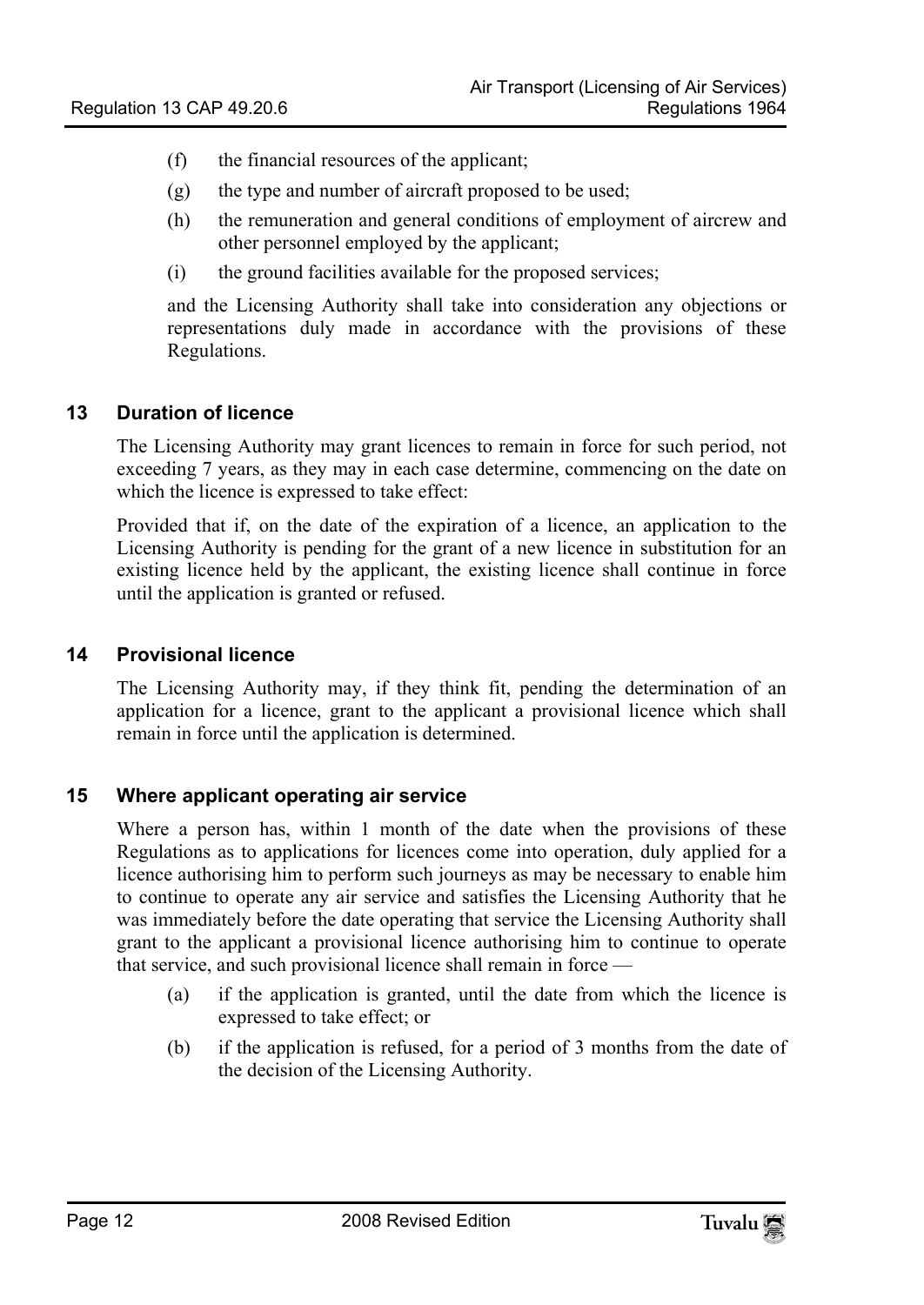#### **16 Publication of decisions Schedule 5**

<span id="page-12-1"></span><span id="page-12-0"></span>The Licensing Authority shall cause to be published in the manner prescribed in Schedule 5 hereto such particulars of their decisions on applications for licences and of their decisions to revoke or suspend a licence as are prescribed in Schedule 5.

#### **17 Power to revoke or suspend**

- (1) Subject to the provisions of paragraph (2), the Licensing Authority may revoke or suspend a licence if —
	- (a) the holder of the licence has, since the licence was granted, been convicted of an offence against regulation 4 or 23 of these Regulations; or
	- (b) where the holder of the licence is a body corporate, any officer of that body corporate has, since the licence was granted, been convicted, in his capacity as such officer, of an offence against regulation 4 or 23 of these Regulations; or
	- (c) the holder of the licence has failed to comply with any condition subject to which the licence was granted.
- (2) Before revoking or suspending any licence under sub-paragraph (c) of paragraph (1) of this regulation, the Licensing Authority shall give to the holder such notice as is prescribed in Schedule 6 hereto specifying the grounds upon which it is proposed to revoke or suspend the licence, and shall not revoke or suspend the licence unless they are satisfied, after holding a public inquiry if the holder of the licence (by such notice, in such form as is prescribed in Schedule 6) requires them so to do, that, owing to the frequency of the failure on the part of the holder to comply with conditions or to the failure having been wilful, the licence should be revoked or suspended.
- <span id="page-12-2"></span>(3) The expression "officer' in paragraph (1) (b) means a director, general manager, secretary or other similar officer and includes any person, who with the authority of the body corporate, acts as such officer.

#### **18 Surrender of licence**

<span id="page-12-3"></span>A licence may at any time be surrendered by the holder to the Licensing Authority for cancellation. If, during the currency of a licence, the holder applies to the Licensing Authority for a new licence in substitution for the current licence, he shall, if a new licence is granted, surrender the current licence for cancellation on the date from which the new licence is expressed to take effect.

#### **19 Fees**

- (1) There shall be paid to the Minister in respect of every licence a fee of \$20 in respect of each year or part of a year of the term for which the licence is expressed to remain in force.
- (2) There shall be paid to the Minister in respect of any provisional licence granted under regulation 15 a fee of \$4.

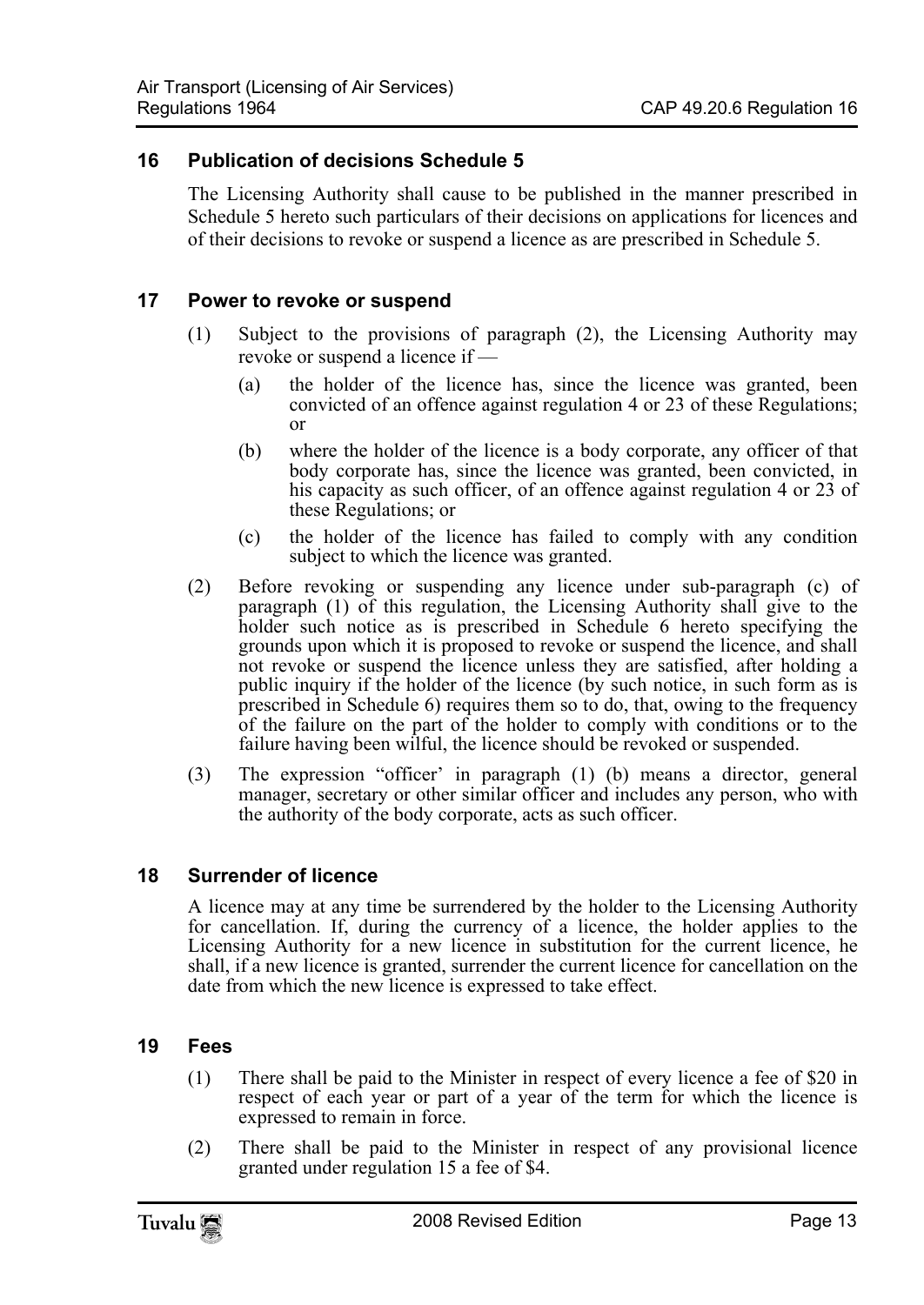<span id="page-13-0"></span>(3) No refund of any fee paid in respect of the grant of a licence shall be made, whether on the surrender of the licence or otherwise, save where a licence is surrendered before its normal date of expiry upon the grant of a new licence authorising a service over the same route, in which case there shall be refunded the sum of \$20 for each full year of the unexpired period of the licence but the holder shall in addition to the normal fee for the new licence pay the special additional fee of \$4.

#### **20 Returns by licensee**

- (1) Every holder of a licence shall make a monthly return in writing to the Licensing Authority giving, in respect of the month to which the return relates, the particulars set out in Schedule 7 hereto with regard to all air services authorised by the licence.
- <span id="page-13-1"></span>(2) Such return shall be sent to the Licensing Authority not later than 14 days after the expiration of the month to which the return relates.

#### **21 Annual Report**

<span id="page-13-2"></span>The Licensing Authority shall make an annual report to the Minister to the exercise of the functions during the year.

# <span id="page-13-3"></span>**PART III - PERMITS FOR JOURNEYS OTHER THAN SCHEDULED JOURNEYS**

#### **22 Application of Part III**

<span id="page-13-4"></span>This Part shall not apply to the carriage of passengers, mail or freight by air for hire or reward on scheduled journeys.

#### **23 Licence required: penalty**

- (1) Subject to the provisions of these Regulations, it shall not be lawful for any person to use any aircraft for the provision in Tuvalu of any air service except under, and in accordance with the conditions of, a permit granted by the Minister.
- (2) Any person who uses any aircraft in contravention of the provisions of this regulation shall be liable on conviction in the case of a first offence to a fine not exceeding \$500 or to imprisonment for a term not exceeding 3 months or to both such fine and such imprisonment and in the case of a second or subsequent offence to a fine not exceeding \$4,000 or to imprisonment for a term not exceeding 2 years or to both such fine and such imprisonment.
- (3) The provisions of this regulation shall not apply in respect of any journey performed on the authority of Article 5 of the Convention on International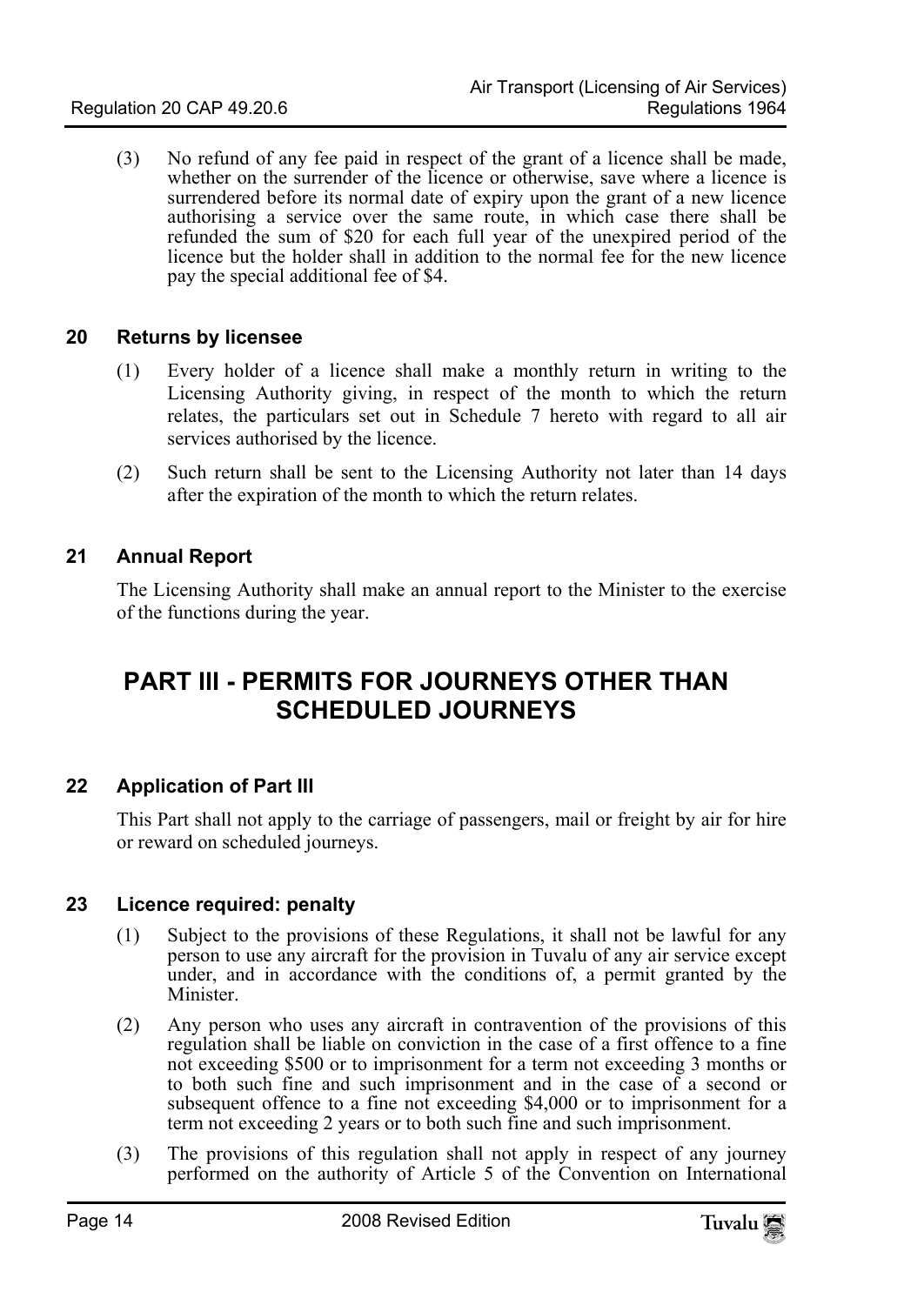<span id="page-14-0"></span>Civil Aviation if the aircraft performing the journey flies across Tuvalu without landing or lands in Tuvalu for non-traffic purposes only, but shall apply in respect of any such journey if the aircraft performing the journey takes on or discharges passengers, freight or mail in Tuvalu.

#### **24 Power to grant permits**

- (1) The Minister may grant to any person applying therefor a permit to use aircraft for the provision in Tuvalu of such air services (other than such a service as is referred to in paragraph (1) of regulation 4) for such period and on such conditions as may be specified in the permit.
- <span id="page-14-1"></span>(2) The Minister may attach such conditions to any permit as he may think fit having regard to the nature and circumstances of the application therefor.

#### **25 Applications**

<span id="page-14-2"></span>Applications for permits shall be made in such form and shall contain such information as the Minister may require.

#### **26 Power to revoke or suspend**

- (1) The Minister may revoke or suspend any permit if
	- (a) the holder of the permit has, since the permit was granted, been convicted of an offence against regulation 4 or 23; or
	- (b) where the holder of the permit is a body corporate any officer of that body corporate has, since the permit was granted, been convicted, in his capacity as such officer, of an offence against regulation 4 or 23; or
	- (c) the holder of the permit has failed to comply with any condition subject to which the permit was granted.
- (2) The expression "officer'" in paragraph (1) means a director, general manager, secretary or other similar officer and includes any person, who with the authority of the body corporate, acts as such officer.

## <span id="page-14-4"></span><span id="page-14-3"></span>**PART IV - GENERAL PROVISIONS**

#### **27 General conditions**

It shall be a condition of every licence or permit that the requirements of any law or instrument having the force of law, for the time being in force in Tuvalu, relating to air navigation or air transport shall be complied with at all times during the currency of the licence or permit.

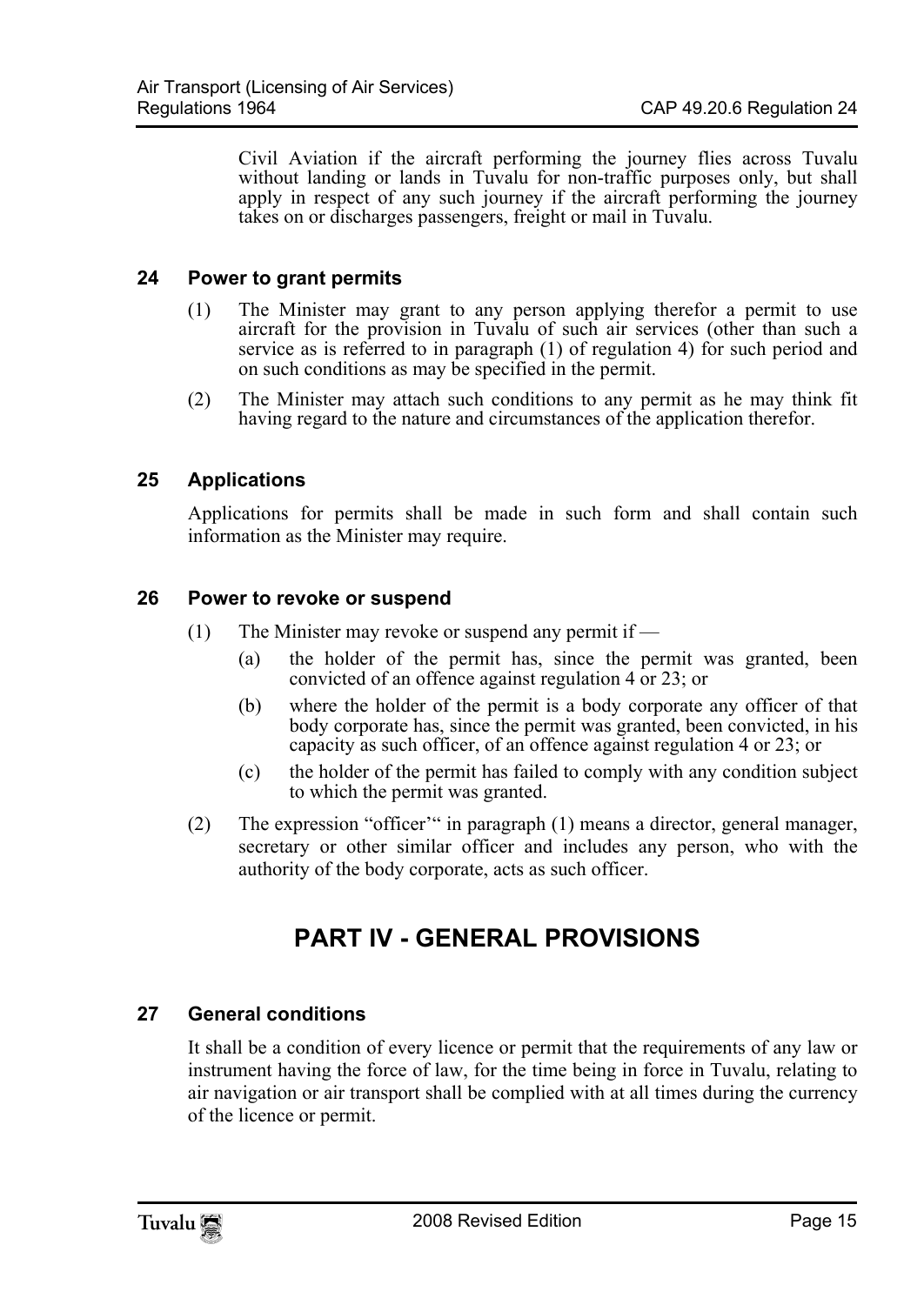#### **28 Restriction on transfer of licences and permits**

<span id="page-15-0"></span>(1) Save as provided by paragraph (2) no licence or permit shall be capable of being transferred or assigned:

Provided that in the event of the death, incapacity, bankruptcy, sequestration or liquidation of the holder of the licence or permit, or of the appointment of a receiver, manager or trustee of the business of the said holder, the person carrying on that business shall, for a period of 1 month from the date of such death, incapacity, sequestration, liquidation or appointment, as the case may be, be deemed to be the holder of the licence or permit; and if within the aforesaid period of 1 month application for a new permit or licence is made by the person carrying on the business, he shall continue to be deemed to be the holder of the licence or permit until his application has been determined.

(2) Where in any case it considers there are special circumstances, the Licensing Authority, with the approval of the Minister, may in writing endorsed upon a licence authorise its assignment to such person and for such period as it shall specify in the written endorsement:

Provided that the Licensing Authority shall not authorise any such assignment, or, having already authorised such an assignment, shall revoke such authorisation, if at any time, after considering the several matters specified in regulation 12, it is of the opinion that it would not be in the interest of the development of air transport or in the public interest to authorise or permit the continuance of any such assignment.

<span id="page-15-1"></span>(3) Where the holder of any licence informs the Licensing Authority that he wishes to terminate the assignment of any licence authorised under the preceding paragraph, the Licensing Authority shall forthwith by notice in writing served upon the assignee revoke the authorisation of the assignment, and the assignee shall thereupon cease to be authorised to provide any air service under the licence.

#### **29 Information as to financial resources**

<span id="page-15-2"></span>Nothing in these Regulations shall require the disclosure by any applicant for a licence or permit to any person other than the Licensing Authority or the Minister, as the case may be, of information as to the financial resources of the applicant, and any such information received by the Licensing Authority or the Minister from any such applicant shall be treated as confidential.

#### **30 Particular definition of licence**

Any reference to a licence in paragraphs (2) and (3) of regulation 6, regulations 20, 27, 28 and 31 shall be construed as including reference to a provisional licence.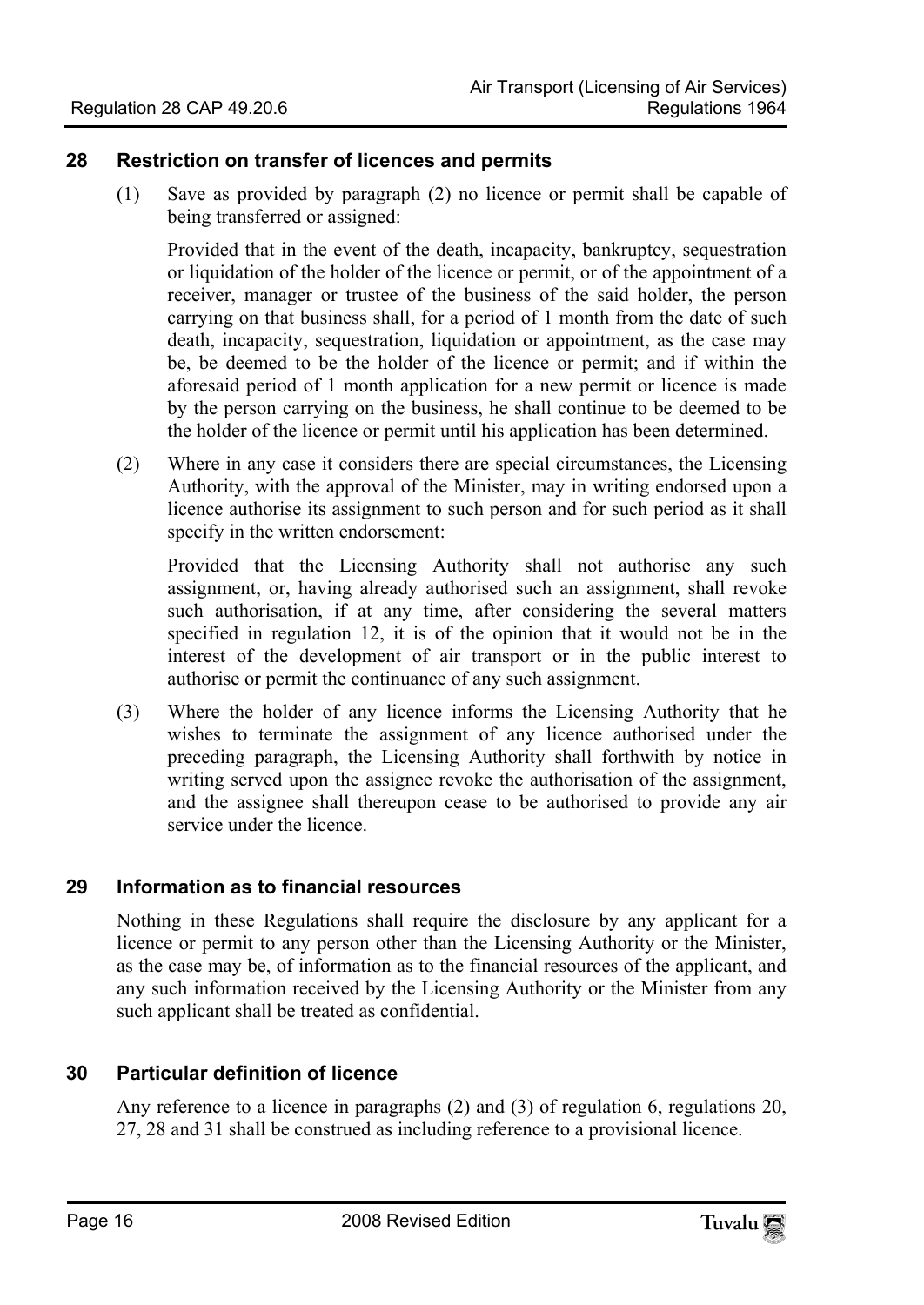#### **31 Rights not conferred by licence**

<span id="page-16-1"></span><span id="page-16-0"></span>Nothing in these Regulations shall confer upon the holder of a licence or permit or upon any other person any right to the continuance of any benefits arising from the provisions of these Regulations or from any licence or permit granted thereunder of from any conditions attached to any such licence or permit.

#### **32 Legal proceedings**

- (1) Proceedings for an offence against these Regulations shall not be instituted except with the consent of the Attorney-General.
- (2) Where an offence against these Regulations has been committed by a body corporate, every person who, at the time of the commission of the offence was a director, general manager, secretary or other similar officer of the body corporate, or was purporting to act in any such capacity, shall be deemed to be guilty of that offence, unless he proves that the offence was committed without his consent or connivance and that he exercised all such diligence to prevent the commission of the offence as he ought to have exercised having regard to the nature of his functions in that capacity and to all the circumstances.

# <span id="page-16-3"></span><span id="page-16-2"></span>**PART V - EXEMPTIONS**

#### **33 Exemptions**

Subject to the provisions of paragraph (3) or regulation 23, nothing in these Regulations shall apply to —

- (a) the British Airways Board in respect of such journeys, on such routes, as the Minister may from time to time specify;
- (b) any air transport operator, whose principal place of business is in a country other than —
	- (i) the United Kingdom; or
	- (ii) a territory for whose foreign relations Her Majesty's Government in the United Kingdom is responsible;

in respect of journeys performed by such operator in accordance with the provisions of any agreement for the time being in force between Her Majesty's Government in the United Kingdom and the Government of that country.

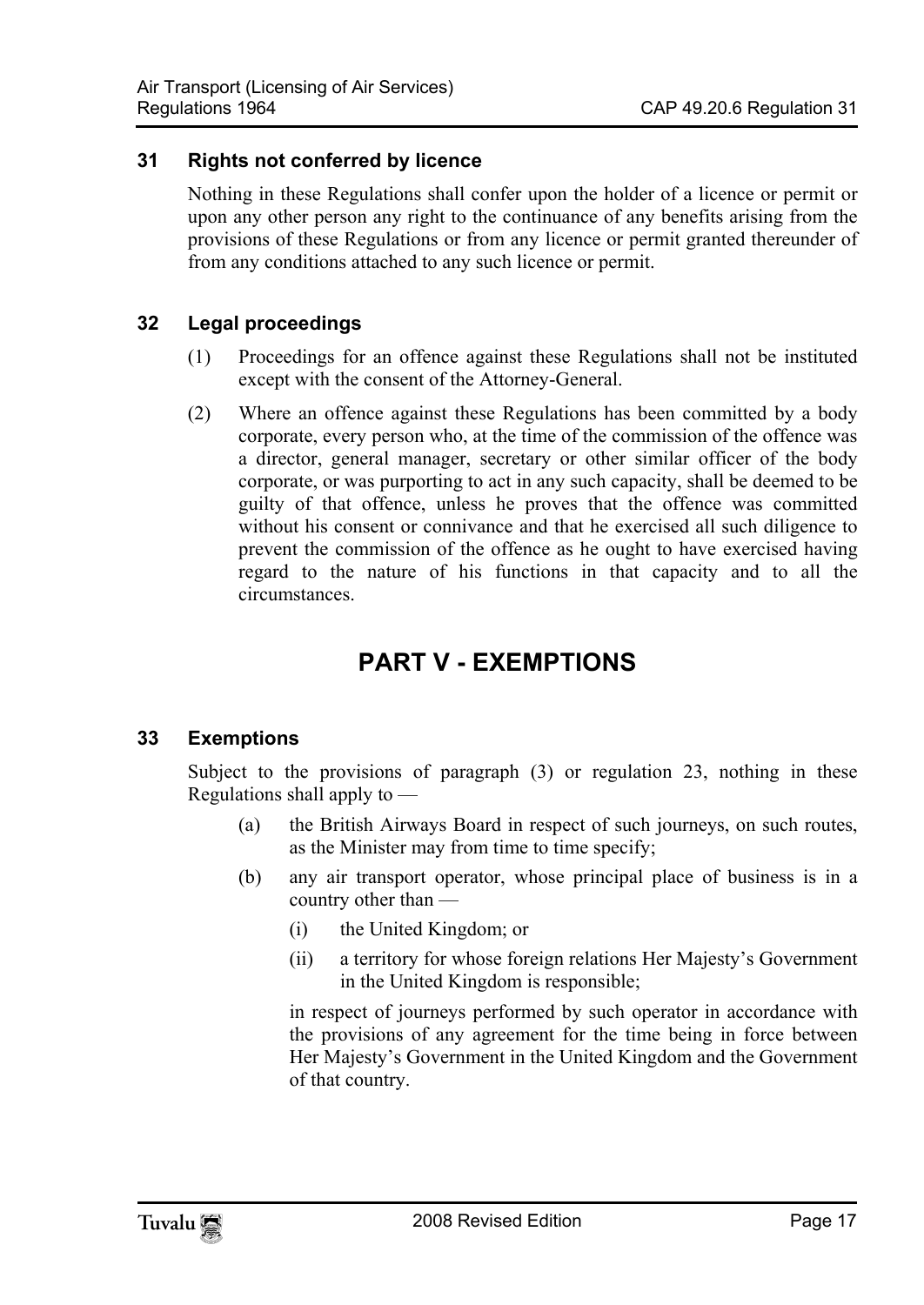#### THE AIR TRANSPORT (LICENSING OF AIR SERVICES) REGULATIONS 1964

#### <span id="page-17-1"></span>**APPLICATION FOR A LICENCE**

#### <span id="page-17-0"></span>*(Regulation 7)*

AN application for a licence under regulation 7 of the above Regulations shall be in the form hereunder set out and shall be addressed to the Licensing Authority by registered post.

I hereby make application for a licence to operate an air service, and declare that the particulars concerning my application are hereunder truly set out —

#### PARTICULARS

#### **A**

- 1. Name and address of applicant.
- 2. Places between which passengers or goods are to be carried.
- 3. Places at which intermediate landings are to be made for the purpose of loading or landing passengers or goods.
- 4. Frequency of the service (including proposed time-tables).
- 5. Number and types of aircraft proposed to be used on the service.
- 6. Whether the service is to carry passengers or goods or both.
- 7. Maximum fares to be charged to passengers in respect of any journey or portion of a journey for which separate fares are charged.
- 8. Charges to be made in respect of goods and excess baggage.
- 9. Date on which service is to commence.
- 10. Period for which the licence is desired.

#### **B**

*[To be furnished where the service for which a licence is sought is already in operation by the applicant.]* 

- 11. The period for which the service has been operated.
- 12. Number of passengers and weight of goods carried on each stage of the service in the past 12 months.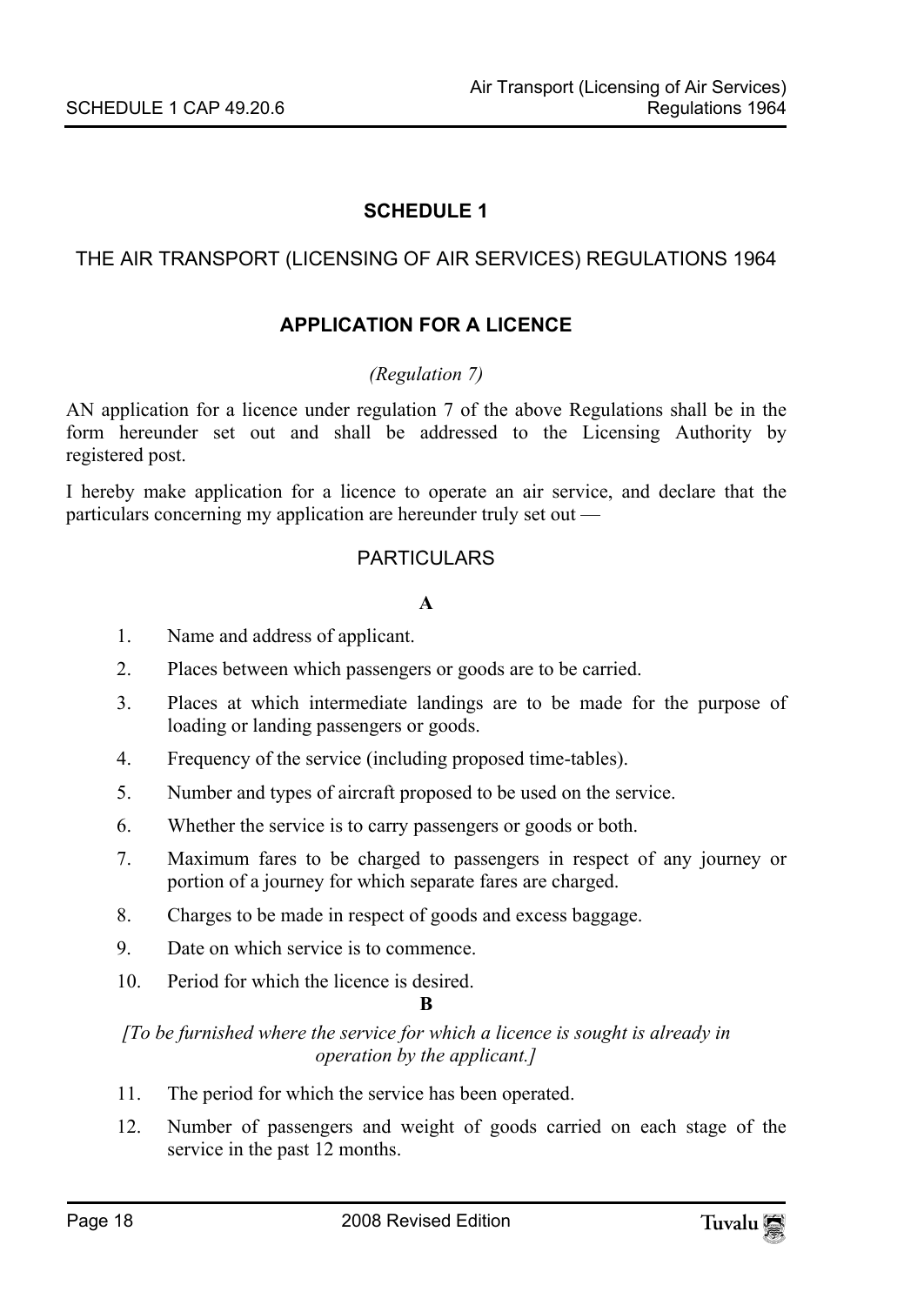- 13. Number and types of aircraft employed on the service during the past 12 months.
- 14. Percentage of scheduled journeys commenced but not completed during the past 12 months (1) on account of weather; (2) for other causes.

*[To be furnished where other services are operated by the applicant at the time of the application or immediately prior to that time.]* 

- 15. Particulars of working arrangements with other companies.
- 16. Particulars of any financial interest which any other person providing passenger transport facilities, or controlling the business of any person who provides such facilities, has in the business of the applicant.
- 17. Particulars of any financial interest which the applicant has in any other undertaking providing passenger transport facilities or controlling the business of any person who provides such facilities.
- 18. The nature of the person making the application whether an individual, partnership firm or corporate body, public or private, with or without limited liability.

If a company, public or private-

The nominal and issued capital.

The names of the directors.

The names of any other companies holding shares in the applicant's business.

The names of any subsidiary companies of the applicant. Signature of the applicant.

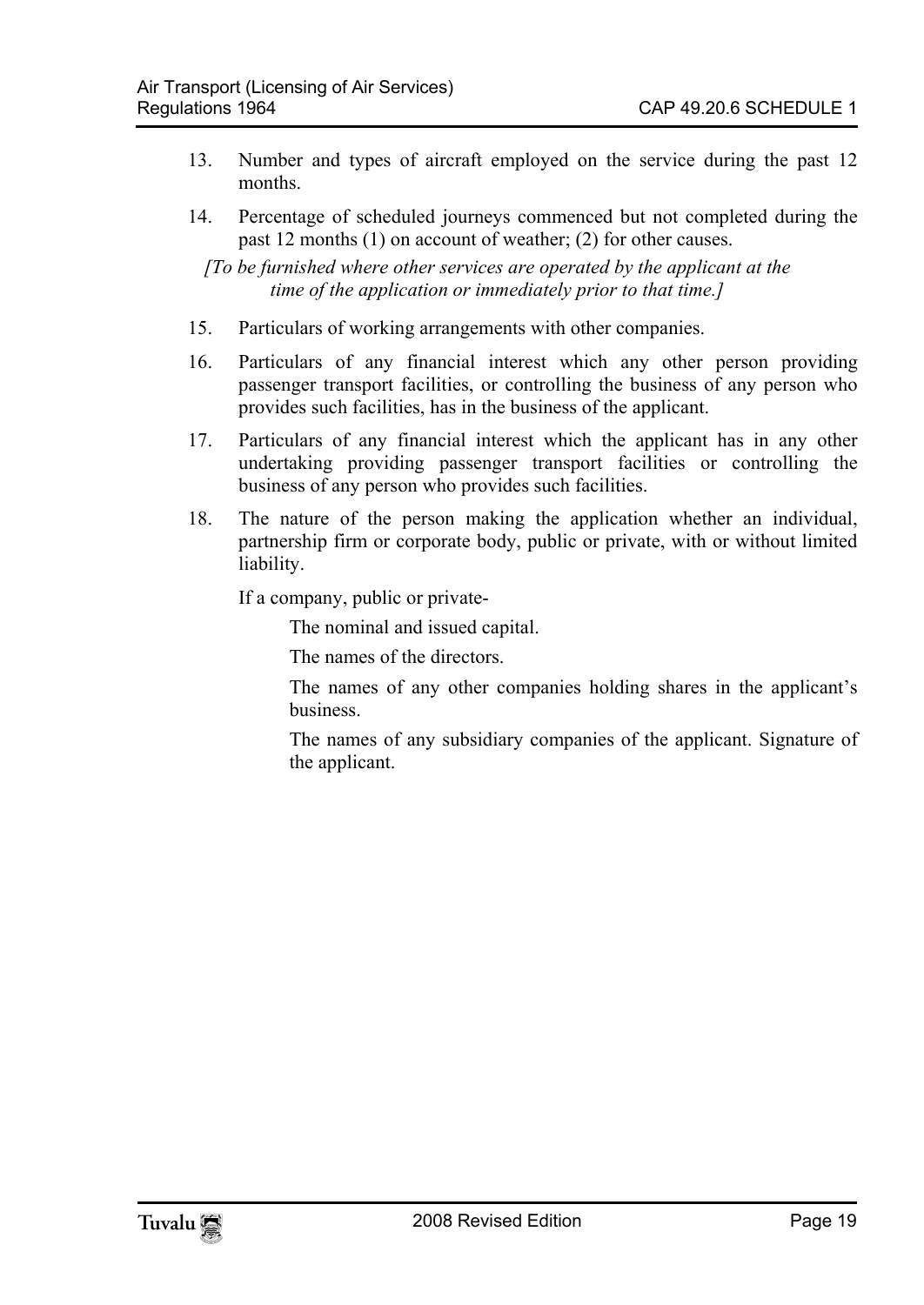#### THE AIR TRANSPORT (LICENSING OF AIR SERVICES) REGULATIONS 1964

#### <span id="page-19-1"></span><span id="page-19-0"></span>*(Regulation 8)*

#### **NOTICE**

Notice is hereby given that an application for a licence to operate an air service has been received by the Licensing Authority in accordance with the provisions of regulation 7 of the above Regulations, particulars concerning which are hereunder set out.

#### **PARTICULARS OF APPLICATION**

- (a) Name and address of applicant.
- (b) Places between which passengers or goods are to be carried.
- (c) Places at which intermediate landings are to be made for the purpose of loading or landing passengers or goods.
- (d) Times and frequency of the service.
- (e) Date on which the service is to commence.
- (f) Period for which the licence is applied for.

2. Any representation or objection with regard to the above application should be made in the form and manner prescribed and shall be sent to the Licensing Authority within 21 days from the date of publication of this notice.

NOTE-This notice shall be published at the Public Office of the Government and in such other manner as the Licensing Authority may deem appropriate to bring it to the attention of the persons likely to be concerned.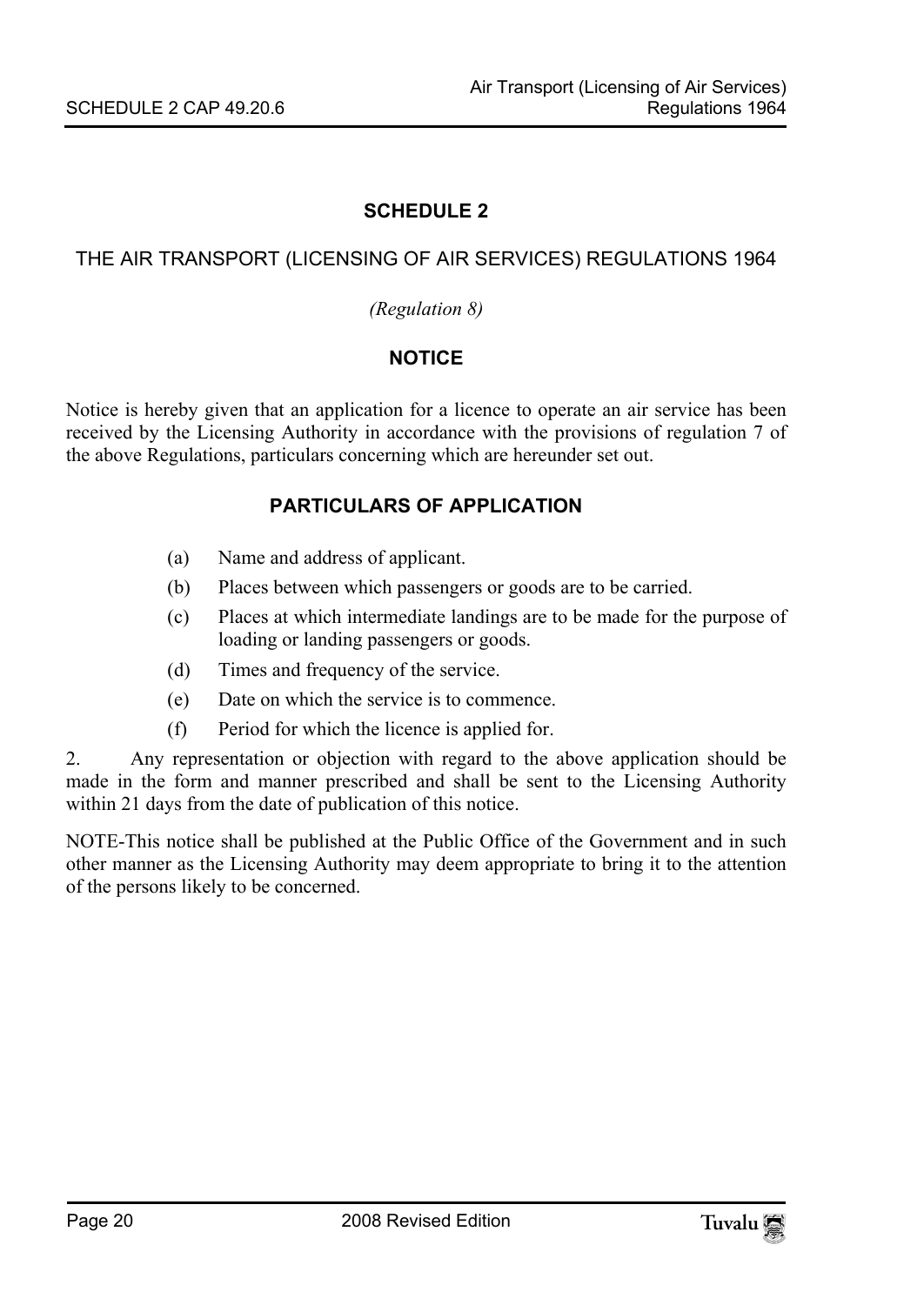#### THE AIR TRANSPORT (LICENSING OF AIR SERVICES) REGULATIONS 1964

#### <span id="page-20-1"></span>**REPRESENTATIONS AND OBJECTIONS WITH REGARD TO APPLICATION FOR A LICENCE**

#### <span id="page-20-0"></span>*(Regulation 9)*

- 1. Every representation or objection with regard to an application for a licence shall be in writing and shall state the specific ground on which it is based and shall specify any conditions which it may be desired should be attached to the licence if granted.
- 2. The representation and objection shall be made to the Licensing Authority not more than 21 days after the publication of the notice specified in Schedule 2 to these Regulations.
- 3. Where the representation or objection is made by any body corporate or partnership firm it shall be signed by a person duly authorised in that behalf by the body corporate or a partner of the partnership firm, as the case may be.
- 4. A copy of every representation or objection made shall be sent by the person making the same to the applicant for the licence at the same time as it is sent to the Licensing Authority.

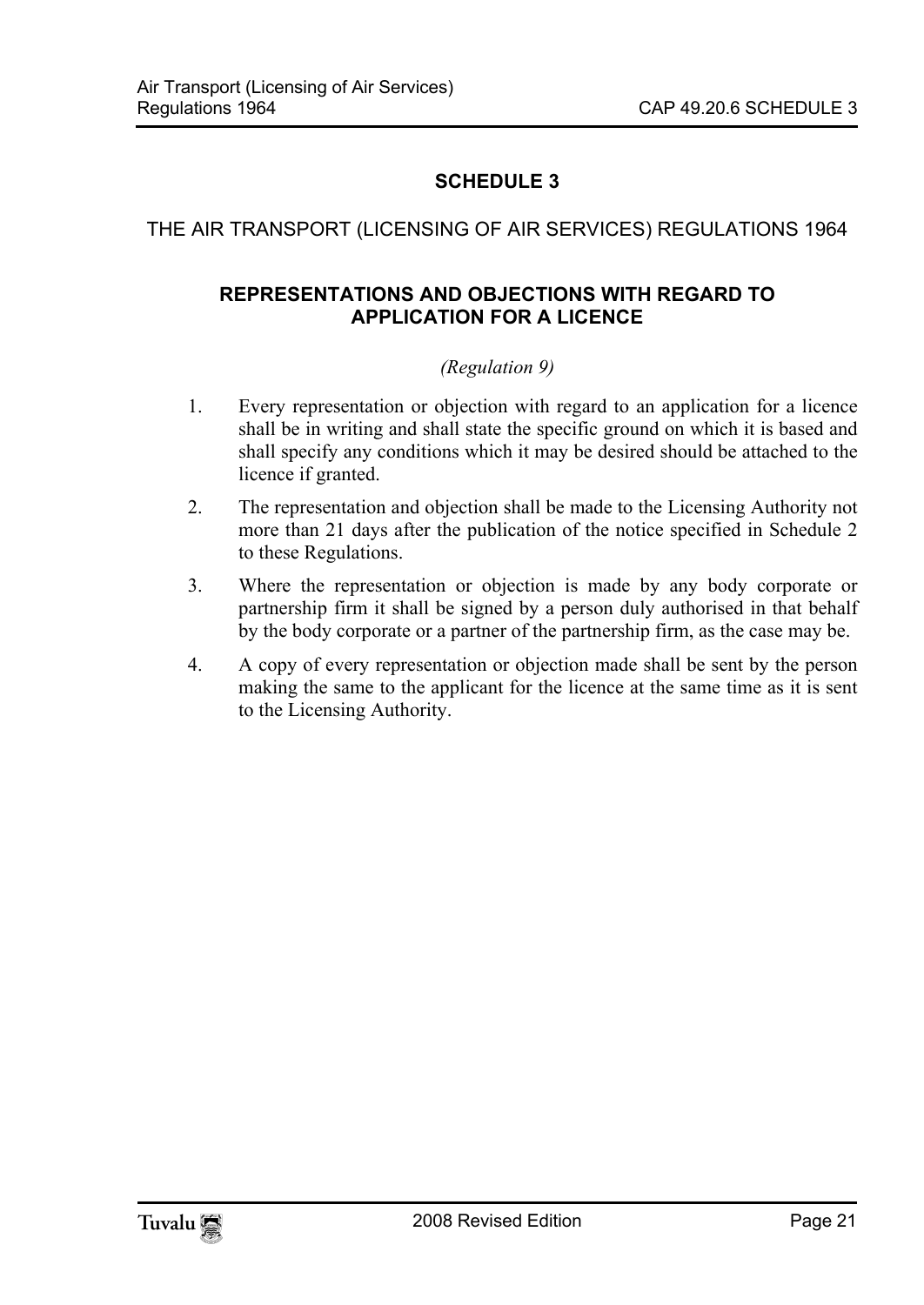#### <span id="page-21-1"></span>THE AIR TRANSPORT (LICENSING OF AIR SERVICES) REGULATIONS 1964

#### <span id="page-21-0"></span>**FORM I**

#### **NOTICE OF APPLICATION REQUIRING THE LICENSING AUTHORITY TO HOLD AN INQUIRY IN PUBLIC**

*(Regulation 10)* 

I, [A. B.] having on the [date] made an application for a licence, a representation/objection with regard to the application for a licence made by  $[CD.]^*$  do hereby, in accordance with regulation 10 of the above Regulations, require the Licensing Authority to hold a public inquiry for the purpose of determining the aforesaid application.

*Signature.* 

<span id="page-21-2"></span>*\* Strike out words which do not apply.* 

#### **FORM II**

THE AIR TRANSPORT (LICENSING OF AIR SERVICES) REGULATIONS 1964

#### **NOTICE BY THE LICENSING AUTHORITY THAT AN INQUIRY WILL BE HELD IN PUBLIC**

#### *(Regulation 10)*

To Applicant for a licence/Persons making representations or objection.

You are hereby notified that an application has been made on the [date] by [A. B.] requiring the Licensing Authority to hold a public inquiry for the purpose of determining the application for a licence made by [C. D.] on the [date] and that the Licensing Authority has fixed the .......................day of..........................................., 19 , at [hour) as the time and hour at which such public inquiry shall be held.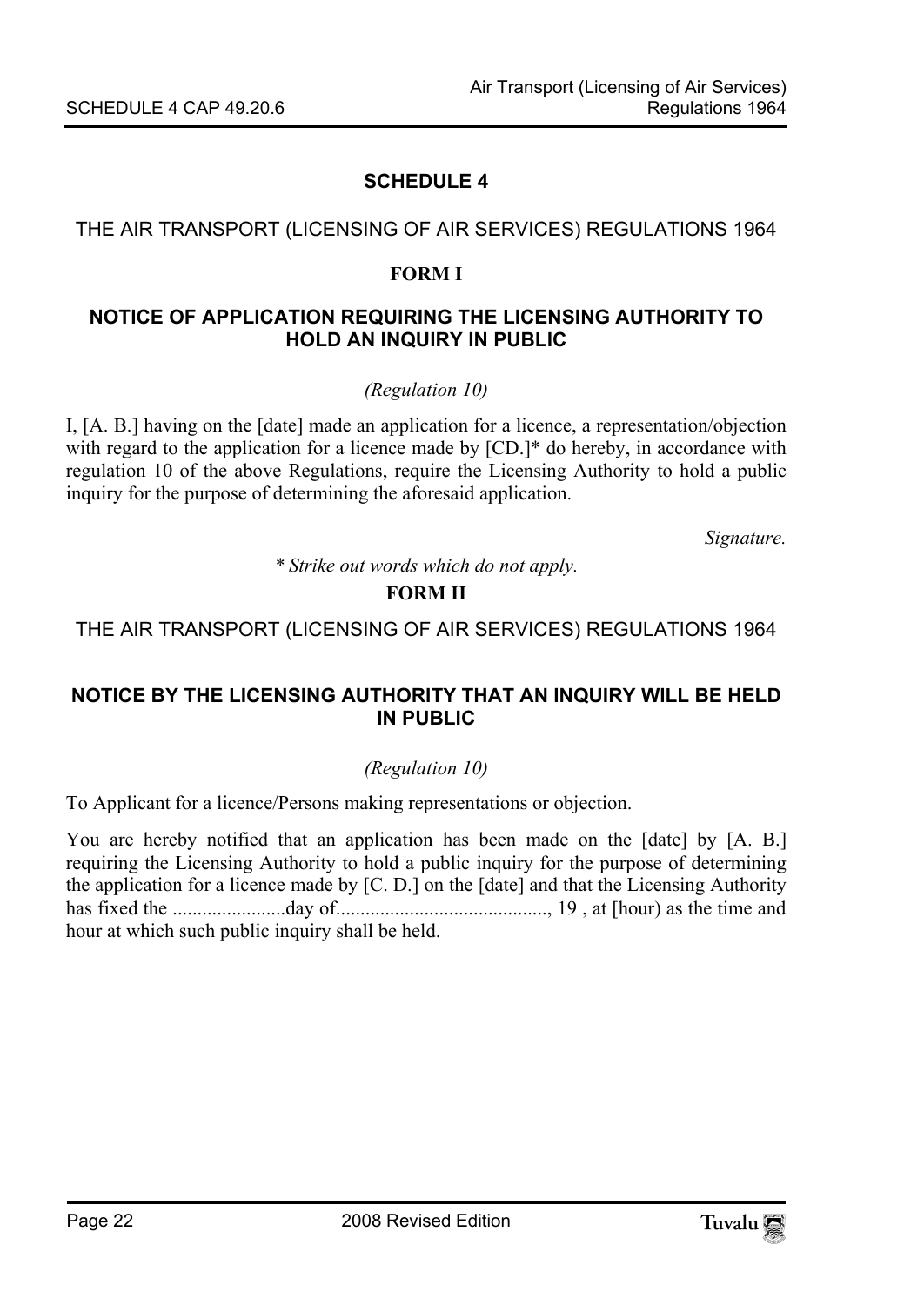#### <span id="page-22-0"></span>THE AIR TRANSPORT (LICENSING OF AIR SERVICES) REGULATIONS 1964

#### **NOTIFICATION BY THE LICENSING AUTHORITY OF THEIR DECISIONS ON APPLICATIONS FOR LICENCES AND OF THEIR DECISIONS TO REVOKE OR SUSPEND A LICENCE**

#### *(Regulation 16)*

- 1. The notice shall contain the particulars of the decision given and shall be published at the Public Office of the Government and in such other manner as the Licensing Authority may deem to be best calculated to bring the subject matter of the notice to the attention of persons concerned or likely to be concerned.
- 2. In the case of a decision to refuse an application, the following particulars shall be inserted in the notice, in addition to those specified in the preceding paragraph —
	- (a) name and address of applicant;
	- (b) date on which the application was made.
- 3. In the case of a decision to grant an application, the following particulars shall be inserted in the notice, in addition to those specified in the preceding paragraph —
	- (c) places at which landings are to be made for the purpose of loading or landing passengers or goods;
	- (d) such other information as will enable the licensee to be identified.
- 4. In the case of a decision to revoke or suspend a licence, the grounds on which the licence is suspended or revoked shall be inserted in the notice, in addition to the particulars specified in the 2 preceding paragraphs.

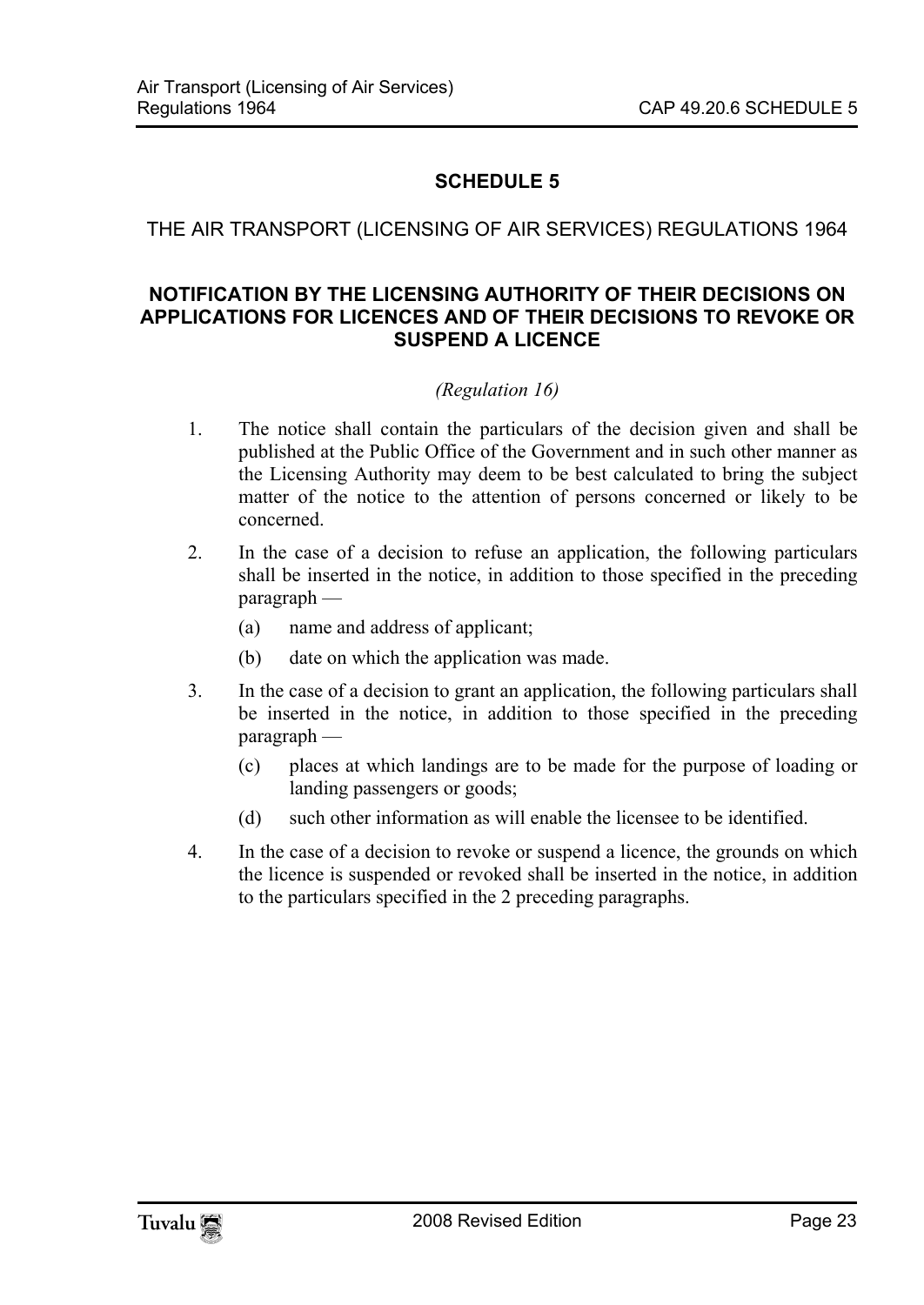#### <span id="page-23-1"></span>THE AIR TRANSPORT (LICENSING OF AIR SERVICES) REGULATIONS 1964

#### <span id="page-23-0"></span>**FORM I**

#### **NOTICE ISSUED BY THE LICENSING AUTHORITY WITH REGARD TO REVOCATION OR SUSPENSION OF A LICENCE**

*(Regulation 17)* 

To [A. B.]

Take notice that the Licensing Authority proposes to revoke/suspend the licence issued to you under the provisions of the above Regulations, on the following grounds —

<span id="page-23-2"></span>2. Any representation which you may wish to make in this connection to the Licensing Authority should reach this office not later than the

*for Licensing Authority.* 

#### **FORM II**

#### **NOTICE BY THE HOLDER OF A LICENCE REQUIRING THE LICENSING AUTHORITY TO HOLD A PUBLIC INQUIRY BEFORE REVOKING OR SUSPENDING THE LICENCE**

#### *(Regulation 17)*

To the Licensing Authority

With reference to the notice which has been served upon me on the ..........................................informing me that the Licensing Authority proposes to revoke/suspend the licence issued to me under the provisions of the Air Transport (Licensing of Air Services) Regulations 1964, I do hereby require you, the Licensing Authority, to hold a public inquiry before a final decision is taken in the matter.

*Signature.*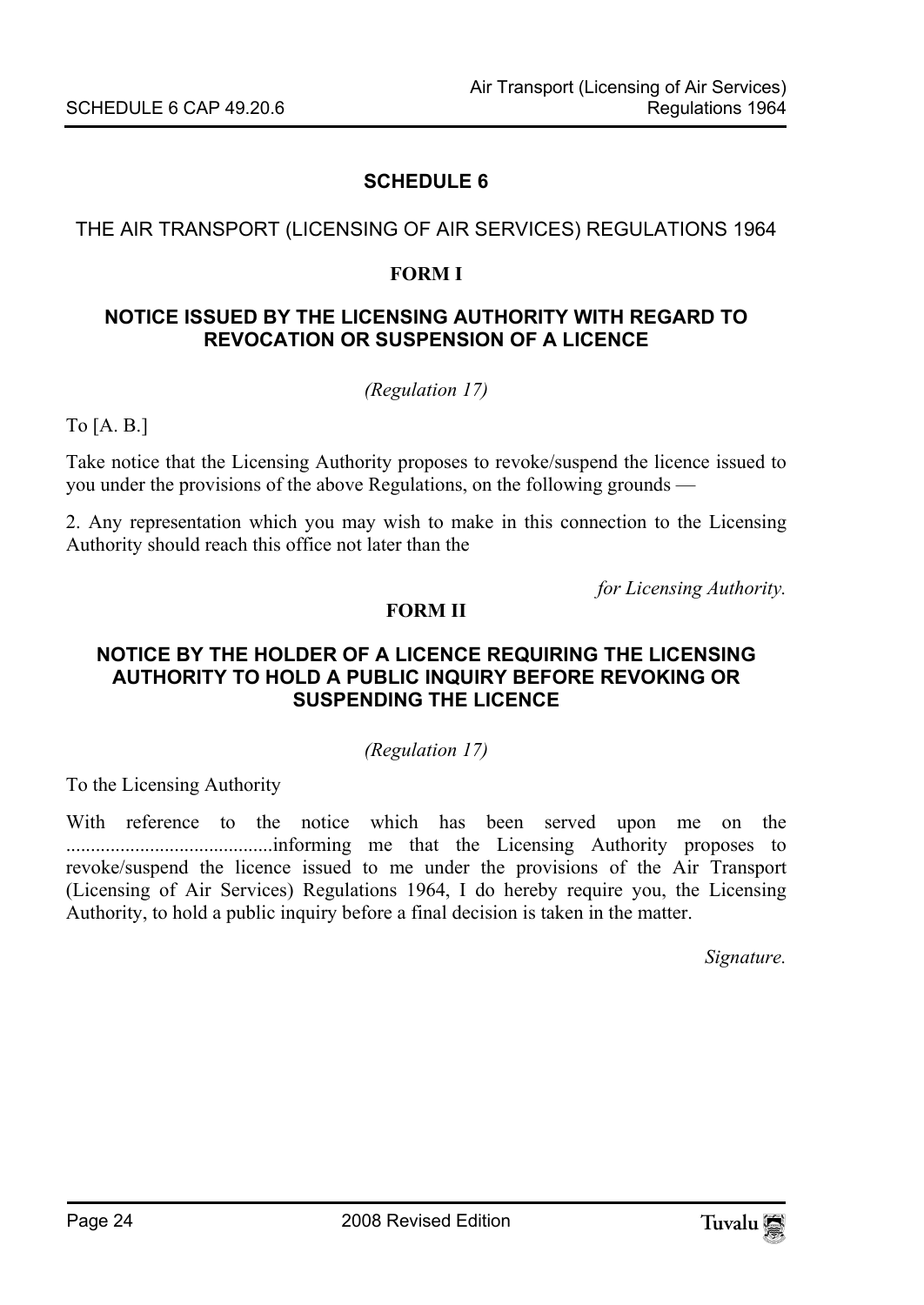#### <span id="page-24-1"></span>THE AIR TRANSPORT (LICENSING OF AIR SERVICES) REGULATIONS 1964

#### **PARTICULARS TO BE GIVEN BY LICENCE HOLDERS IN MONTHLY RETURNS**

#### <span id="page-24-0"></span>*(Regulation 20)*

- 1. The names of the places between which the services authorised by the licence are operated.
- 2. The names of regular stage stopping places en route and of places where stops are made on request.
- 3. In respect of each stage (distinguishing wherever applicable under each head between journeys on licensed services and other journeys) —
	- (a) Length of stage in miles.
	- (b) Number of paying passengers carried. (c) Weight of freight carried.
	- (d) Weight of mails carried.
	- (e) Total paying load, weight.
	- (f) Pay load capacity (weight) on flights commenced.
	- (g) Period of month during which services were scheduled during the month.
	- (h) Frequency of scheduled services, e.g. once daily each way week days.
	- (i) Number of flights scheduled.
	- (j) Number of flights commenced.
	- (k) Number of flights completed without interruption.
	- (l) Number of flights completed after interruption en route.
	- (m) Number of flights interrupted en route and not completed.
	- (n) Number of flights not commenced
		- (i) because no passengers, goods or mails required transport;
		- (ii) because no aircraft was available;
		- (iii) because of weather conditions;
		- (iv) for other reasons which should be stated.
	- (o) Number of unpremeditated landings-
		- (i) for fuel;
		- (ii) on account of weather conditions;